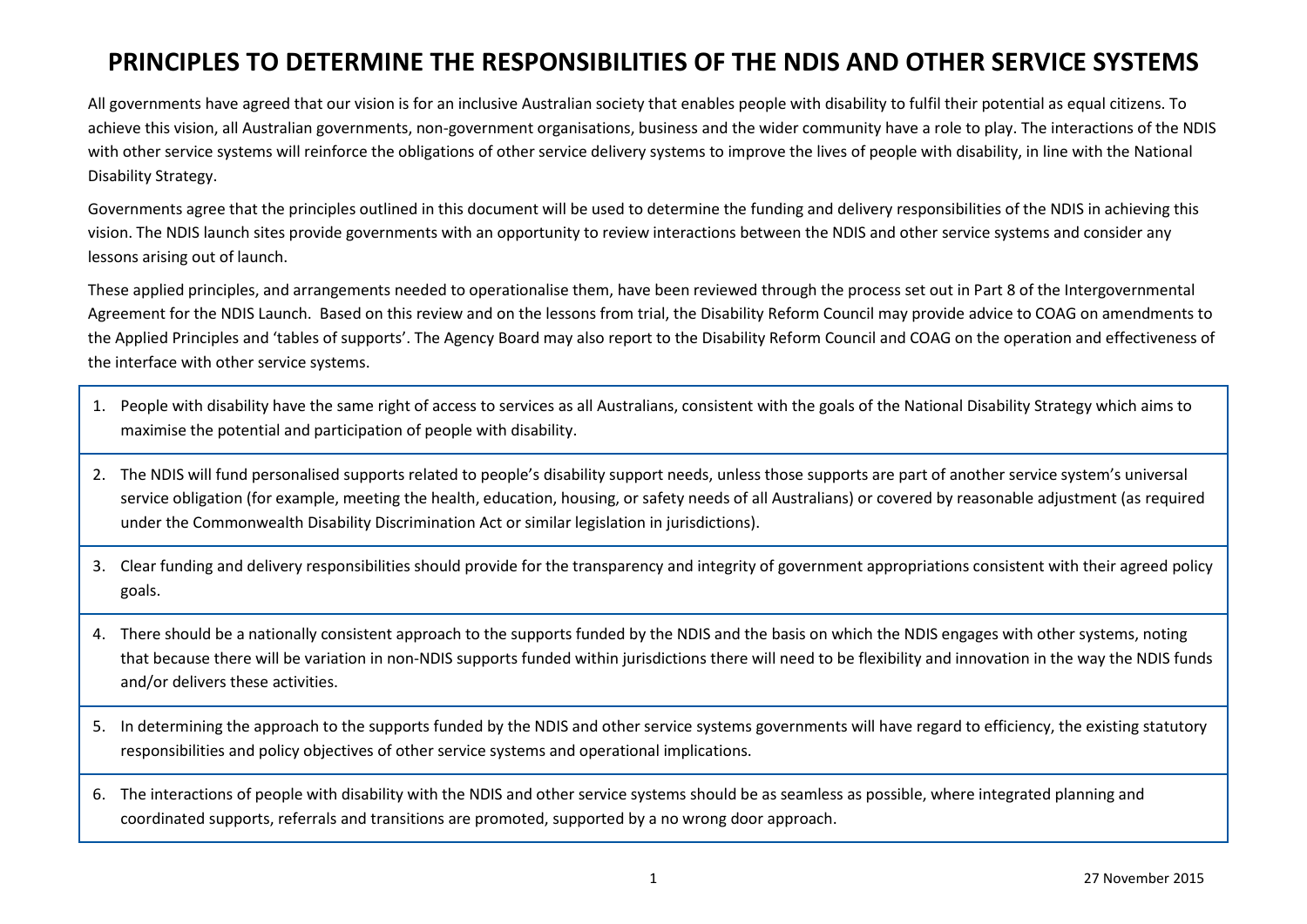#### **Applied principles and tables of services**

In addition to the six general principles, applied principles have been developed in a range of other service systems to assist governments to further define the funding responsibilities during the launch of the NDIS. There is also a table of specific activities funded by the NDIS and by other systems for each of these other service systems. The purpose of this document is to define the activities funded by the NDIS and other systems and it does not intend to place additional obligations on other systems. Responsibility for the identified activities will be reviewed based on the NDIS launch experience.

Applied principles and more detailed tables of funding responsibilities have been developed for:

| 1. Health                                                       | 7. Employment                           |
|-----------------------------------------------------------------|-----------------------------------------|
| 2. Mental health                                                | 8. Housing and community infrastructure |
| 3. Early childhood development                                  | 9. Transport                            |
| 4. Child protection and family support                          | 10. Justice                             |
| 5. School education                                             | 11. Aged care                           |
| 6. Higher education and Vocational Education and Training (VET) |                                         |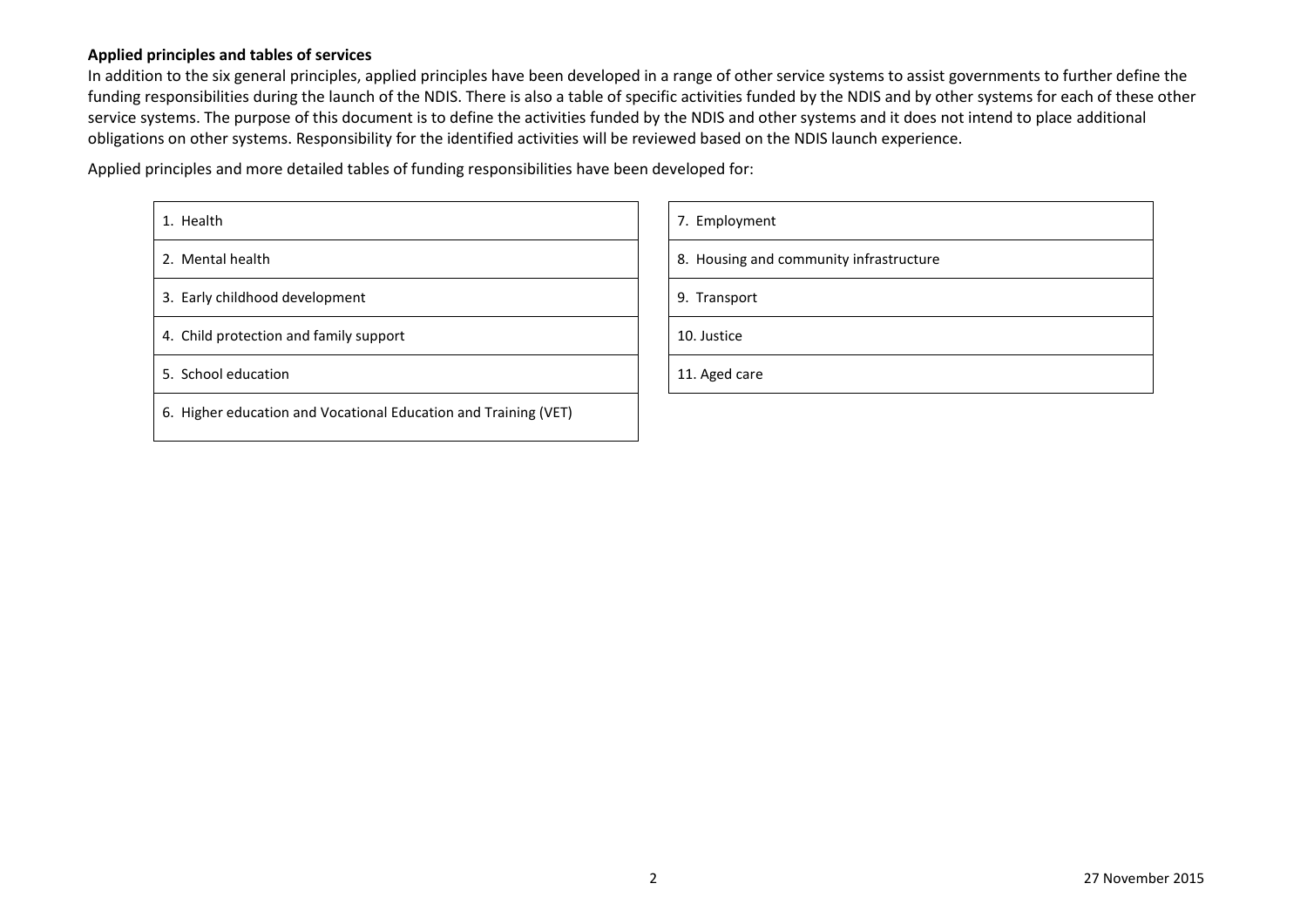# **1. HEALTH**

#### *APPLIED PRINCIPLES — HEALTH*

- 1. Commonwealth and State and Territory health systems have a commitment to improve health outcomes for all Australians by providing access to quality health services based on their needs consistent with the requirements of the National Healthcare Agreement and other national agreements and in line with reasonable adjustment requirements (as required under the Commonwealth Disability Discrimination Act or similar legislation in jurisdictions).
- 2. The above health system will remain responsible for the diagnosis, early intervention and treatment of health conditions, including ongoing or chronic health conditions. This may involve general practitioner services, medical specialist services, dental care, nursing, allied health services, preventive health care, care in public and private hospitals, and pharmaceuticals (available through the PBS).
- 3. Health systems are responsible for funding time limited, recovery-oriented services and therapies (rehabilitation) aimed primarily at restoring the person's health and improving the person's functioning after a recent medical or surgical treatment intervention. This includes where treatment and rehabilitation is required episodically.
- 4. The NDIS will be responsible for supports required due to the impact of a person's impairment/s on their functional capacity and their ability to undertake activities of daily living. This includes "maintenance" supports delivered or supervised by clinically trained or qualified health professionals (where the person has reached a point of stability in regard to functional capacity, prior to hospital discharge (or equivalent for other healthcare settings) and integrally linked to the care and support a person requires to live in the community and participate in education and employment.
- 5. The NDIS and the health system will work together at the local level to plan and coordinate streamlined care for individuals requiring both health and disability services recognising that both inputs may be required at the same time or that there is a need to ensure a smooth transition from one to the other.

*Note: In applying these principles, consideration will be given to alignment with services funded under the National Health Reform Agreement, with a view to avoiding overlap or gaps.*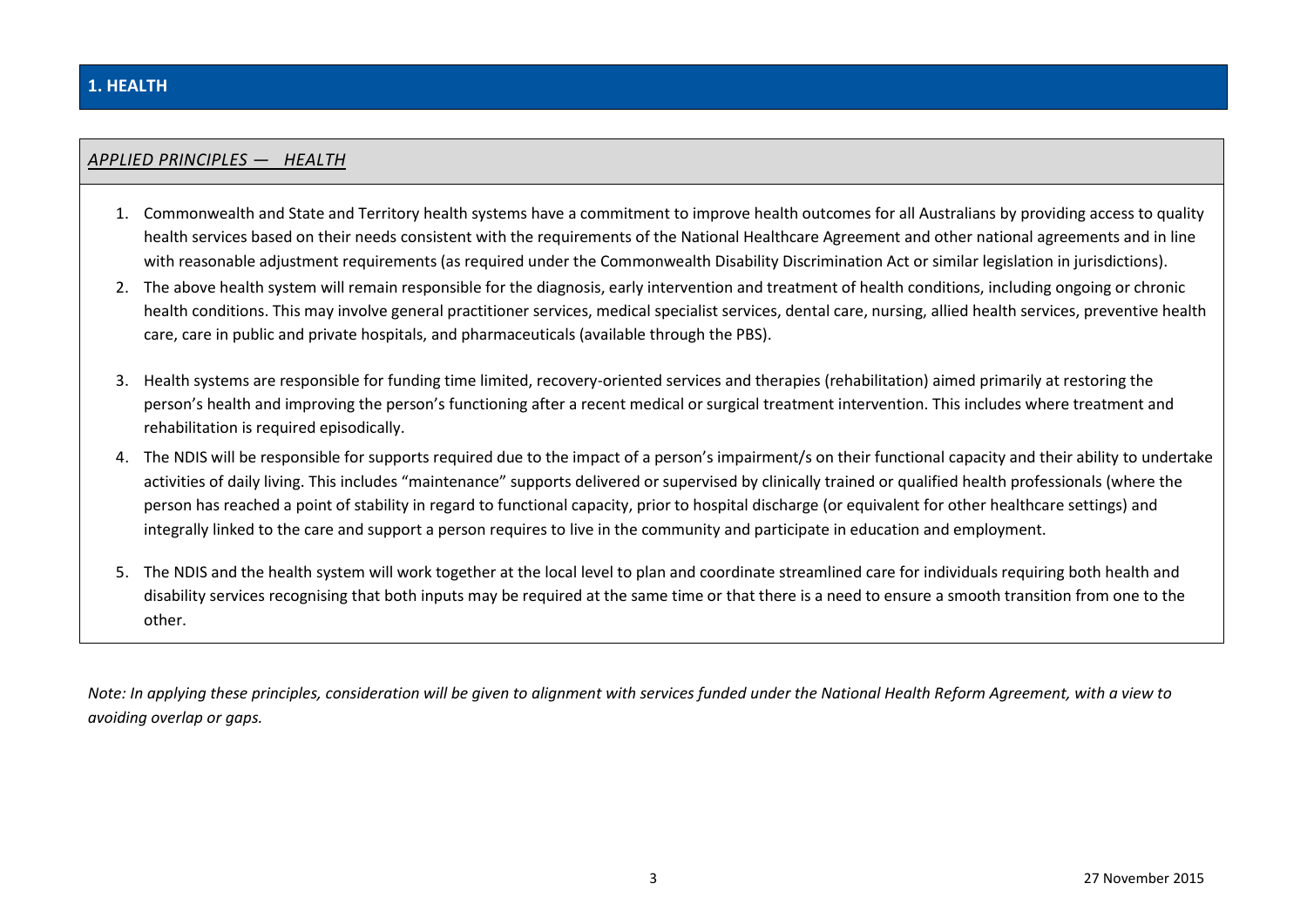| <b>INDICATIVE ROLE OF THE NDIS AND OTHER PARTIES - HEALTH</b>                                                                                                                                                                                                                                                                                                                                                                                                                        |                                                                                                                                                                                                                                                                                                                                                                                             |  |
|--------------------------------------------------------------------------------------------------------------------------------------------------------------------------------------------------------------------------------------------------------------------------------------------------------------------------------------------------------------------------------------------------------------------------------------------------------------------------------------|---------------------------------------------------------------------------------------------------------------------------------------------------------------------------------------------------------------------------------------------------------------------------------------------------------------------------------------------------------------------------------------------|--|
| REASONABLE AND NECESSARY NDIS SUPPORTS FOR ELIGIBLE PEOPLE                                                                                                                                                                                                                                                                                                                                                                                                                           | <b>OTHER PARTIES</b>                                                                                                                                                                                                                                                                                                                                                                        |  |
| Elements of community re-integration which enable the person to live in the<br>$\overline{\phantom{0}}$<br>community such as assistance with activities of daily living and home<br>modifications.<br>Active involvement in planning and transition support, on the basis of the                                                                                                                                                                                                     | [Jointly with NDIS] Provision of specialist allied health, rehabilitation and<br>other therapy, to facilitate enhanced functioning and community<br>re-integration of people with recently acquired severe conditions such as<br>newly acquired spinal cord and severe acquired brain injury.                                                                                               |  |
| person having reached a point of stability in regard to functional capacity, prior<br>to hospital discharge (or equivalent for other healthcare settings) wherever<br>there is a need for ongoing maintenance support.                                                                                                                                                                                                                                                               | - Acute and emergency services delivered through Local Hospital<br>Networks including, but not limited to, medical and pharmaceutical<br>products (available through PBS), medical transport, allied health and                                                                                                                                                                             |  |
| Prosthetics, orthoses and specialist hearing and vision supports (excluding<br>surgical services) where these supports directly relate to a person's permanent<br>impairment.                                                                                                                                                                                                                                                                                                        | nursing services (where related to treatment of a health event), dental<br>services and medical services covered under the Medicare Benefits<br>Schedule, or otherwise government funded (including surgical<br>procedures related to aids and equipment).                                                                                                                                  |  |
| Allied health and other therapy directly related to maintaining or managing a<br>person's functional capacity including occupational therapy, speech pathology,<br>physiotherapy, podiatry, and specialist behaviour interventions. This includes<br>long term therapy/support directly related to the impact of a person's                                                                                                                                                          | - Sub-acute services (palliative care, geriatric evaluation and management<br>and psychogeriatric care) including in-patient and out-patient services<br>delivered in the person's home or clinical settings.                                                                                                                                                                               |  |
| impairment/s on their functional capacity required to achieve incremental<br>gains or to prevent functional decline. Also includes allied health therapies<br>through early intervention for children aimed at enhancing functioning.                                                                                                                                                                                                                                                | Rehabilitative health services where the purpose is to restore or increase<br>$\overline{\phantom{0}}$<br>functioning through time limited, recovery oriented episodes of care,<br>evidence based supports and interim prosthetics, following either                                                                                                                                        |  |
| The delivery of nursing or delegated care by clinically trained staff (directly or<br>through supervision), where the care is required due to the impact of a<br>person's impairment/s on their functional capacity and integral to a person's<br>ongoing care and support to live in the community and participate in education<br>and employment (including, but not limited to, PEG feeding, catheter care, skin<br>integrity checks or tracheostomy care (including suctioning). | medical treatment or the acquisition of a disability (excluding early<br>interventions). When a participant is receiving time limited rehabilitation<br>services through the health system, the NDIS will continue to fund any<br>ongoing 'maintenance' allied health or other therapies the person<br>requires and that are unrelated to the health system's program of<br>rehabilitation. |  |
| - The delivery of routine personal care required due to the impact of a person's<br>impairment/s on their functional capacity to enable activities of daily living<br>(e.g. routine bowel care and oral suctioning) including development of skills to                                                                                                                                                                                                                               | - Preliminary assessment and disability diagnosis as required for the<br>determination of an individual's eligibility for the NDIS (e.g.<br>developmental delay).                                                                                                                                                                                                                           |  |
| support self-care, where possible.<br>Any funding in a person's package would continue for supports for people with                                                                                                                                                                                                                                                                                                                                                                  | General hearing and vision services unrelated to the impact of a person's<br>$-$<br>impairment on their functional capacity as determined in the NDIS<br>eligibility criteria (e.g. prescription glasses).                                                                                                                                                                                  |  |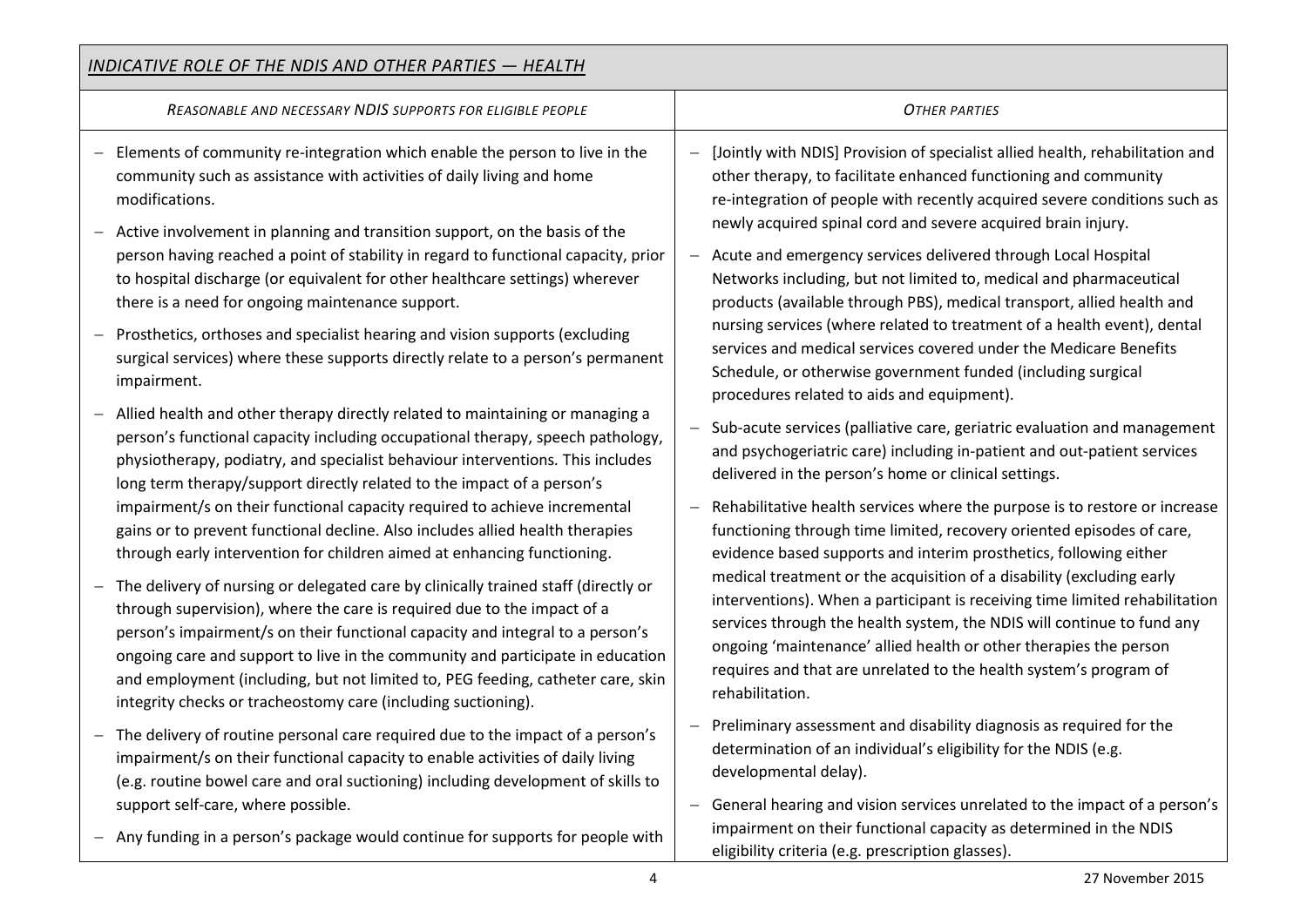| complex communication needs or challenging behaviours while accessing<br>health services, including hospitals and in-patient facilities.                                                                                                                                                                                                                                  | Inclusion of people with disability in preventative health and primary<br>health care delivered through General Practice and community health                                                                                                            |
|---------------------------------------------------------------------------------------------------------------------------------------------------------------------------------------------------------------------------------------------------------------------------------------------------------------------------------------------------------------------------|----------------------------------------------------------------------------------------------------------------------------------------------------------------------------------------------------------------------------------------------------------|
| - Training of NDIS funded workers by nurses, allied health or other relevant<br>health professionals to address the impact of a person's impairment/s on their<br>functional capacity and retraining as the participant's needs change.<br>Aids and equipment to enhance increased or independent functioning in the<br>home and community.                               | services, including dental and medical services covered under the<br>Medicare Benefits Schedule.<br>Intensive case coordination operated by the health system where a<br>significant component of case coordination is related to the health<br>support. |
| In relation to palliative care, functional supports as part of an NDIS<br>participant's plan may continue to be provided at the same time as palliative<br>care services, recognising that supports may need to be adjusted in scope or<br>frequency as a result of the need to align with the core palliative care being<br>delivered through sub-acute health services. |                                                                                                                                                                                                                                                          |
| - Funding further assessment by health professionals for support planning and<br>review as required.                                                                                                                                                                                                                                                                      |                                                                                                                                                                                                                                                          |
| - The coordination of NDIS supports with supports offered by the health system<br>and other relevant service systems.                                                                                                                                                                                                                                                     |                                                                                                                                                                                                                                                          |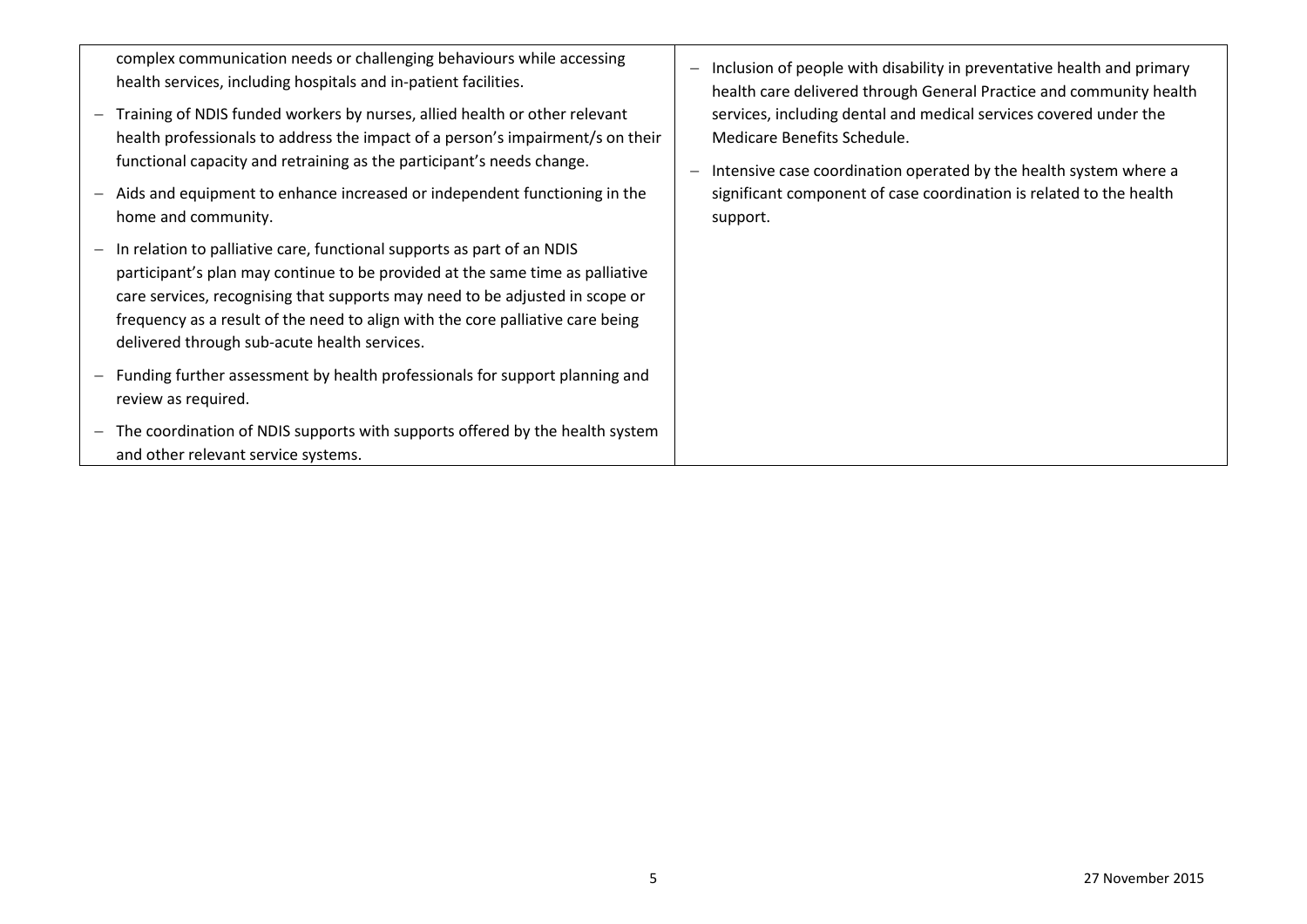#### **2. MENTAL HEALTH**

The designation of mental health system responsibility here refers chiefly to public funding through the state and territory public mental health system and/or private mental health services receiving Commonwealth funding through the Medicare Benefits Schedule, together with non-government organisations in receipt of state, territory or Commonwealth funding where these continue to undertake roles outside the NDIS.

#### *APPLIED PRINCIPLES — MENTAL HEALTH*

- 1. The health system will be responsible for:
	- a. Treatment of mental illness, including acute inpatient, ambulatory, rehabilitation/recovery and early intervention, including clinical support for child and adolescent developmental needs;
	- b. residential care where the primary purpose is for time limited follow-up linked to treatment or diversion from acute hospital treatment; and
	- c. the operation of mental health facilities.
- 2. Where a person has a co-morbidity with a psychiatric condition:
	- a. The health or mental health system will be responsible for supports relating to a co-morbidity with a psychiatric condition where such supports, in their own right, are the responsibility of that system (e.g. treatment for a drug or alcohol issue).
	- b. The NDIS will be responsible for additional ongoing functional supports associated with the co-morbidity to the extent that the co-morbidity impacts on the participant's overall functional capacity. This applies equally where the impairment is attributable to a psychiatric condition and/or is the co-morbidity to another impairment.
- 3. The NDIS will be responsible for ongoing psychosocial recovery supports that focus on a person's functional ability, including those that enable people with mental illness or a psychiatric condition to undertake activities of daily living and participate in the community and in social and economic life. This may also include provision of family and carer supports to support them in their carer role, and family therapy, as they may facilitate the person's ability to participate in the community and in social and economic life*.*
- 4. The NDIS and the mental health system will work closely together at the local level to plan and coordinate streamlined care for individuals requiring both mental health and disability services recognising that both inputs may be required at the same time or that there is a need to ensure a smooth transition from one to the other.

*Note: In applying these principles, consideration will be given to alignment with services funded under the National Health Reform Agreement, with a view to avoiding overlap or gaps. Investments in psychosocial early intervention supports for people with early onset psychosis may improve whole-of-life outcomes for individuals, consistent with the insurance principles of the NDIS. Governments will continue to focus on and consider this issue in the implementation of the NDIS and other government programs.*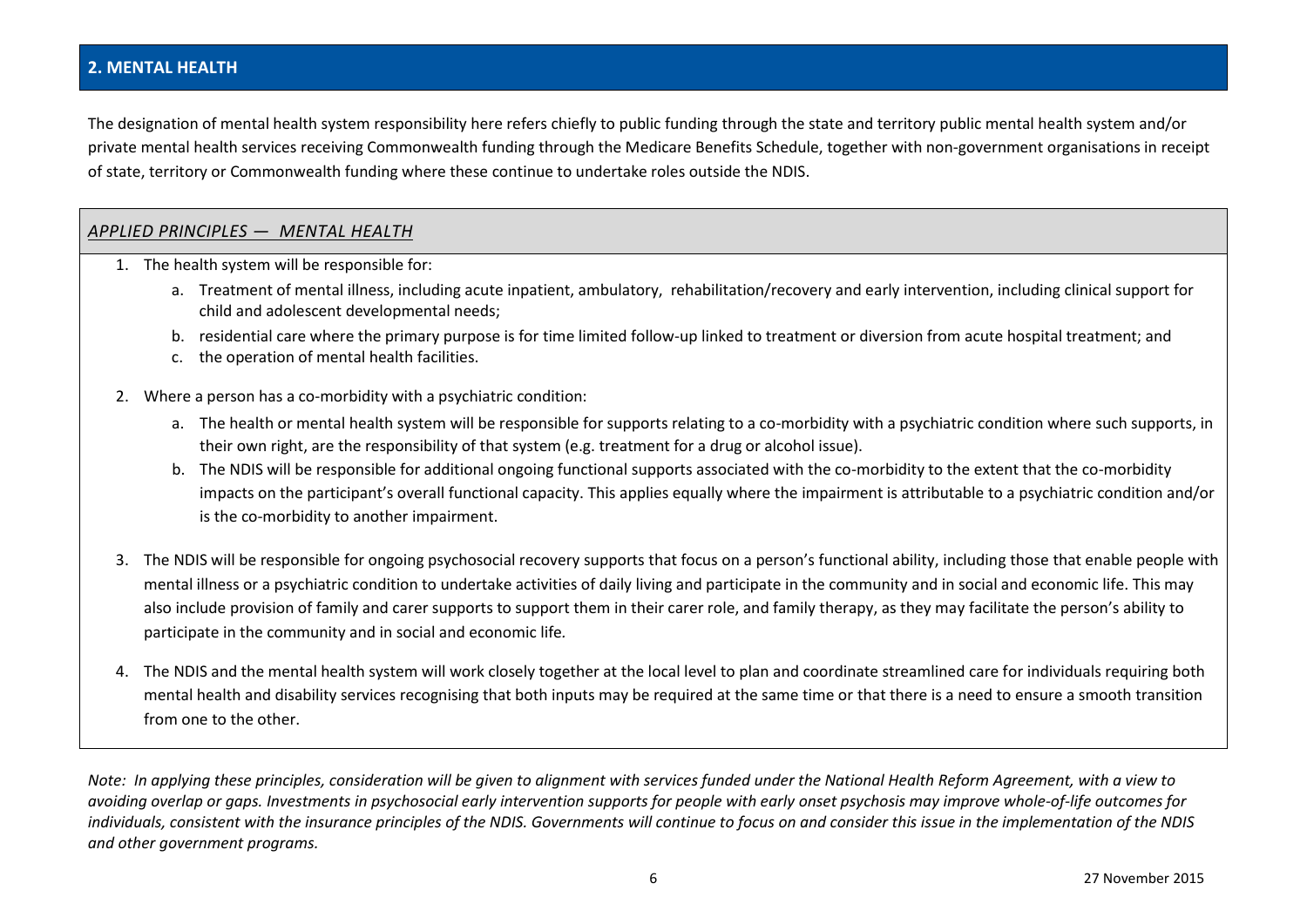| INDICATIVE ROLE OF THE NDIS AND OTHER PARTIES - MENTAL HEALTH                                                                                                                                                                                                                                                                                                                                                                                                                                                                                                                                                                                                                                                                                             |                                                                                                                                                                                                                                                                                                                                                                                                                                                                                                                                                                                                                                                                                                                  |
|-----------------------------------------------------------------------------------------------------------------------------------------------------------------------------------------------------------------------------------------------------------------------------------------------------------------------------------------------------------------------------------------------------------------------------------------------------------------------------------------------------------------------------------------------------------------------------------------------------------------------------------------------------------------------------------------------------------------------------------------------------------|------------------------------------------------------------------------------------------------------------------------------------------------------------------------------------------------------------------------------------------------------------------------------------------------------------------------------------------------------------------------------------------------------------------------------------------------------------------------------------------------------------------------------------------------------------------------------------------------------------------------------------------------------------------------------------------------------------------|
| NDIS REASONABLE AND NECESSARY SUPPORTS FOR ELIGIBLE PEOPLE                                                                                                                                                                                                                                                                                                                                                                                                                                                                                                                                                                                                                                                                                                | <b>OTHER PARTIES</b>                                                                                                                                                                                                                                                                                                                                                                                                                                                                                                                                                                                                                                                                                             |
| Support for community reintegration and day to day living including<br>development of skills, assistance with planning, decision-making, personal<br>hygiene, household tasks, social relationships, financial management,<br>transport, support for accommodation access**, and community<br>connections provided other than where provided as an integral part of an<br>established treatment program.<br>Allied health and other therapy directly related to managing and/or<br>reducing the impact on a person's functional capacity of impairment/s<br>attributable to a psychiatric condition, including social and communication<br>skills development, routine symptom and medication management, and<br>behavioural and cognitive interventions. | - Services and therapies in which the primary function is to provide<br>treatment* of mental illness targeted towards people affected by mental<br>illness or a psychiatric condition, including acute and non-acute residential<br>services, mental health crisis assessment services, hospital avoidance<br>services and post-acute care services.<br>Early intervention designed to impact on the progression of a mental illness<br>or psychiatric condition, especially where delivered by health services<br>(notwithstanding the note above).<br>Intensive case coordination operated by the mental health system where a<br>significant component of case coordination is related to the mental illness. |
| Capacity building support to help the person access and maintain<br>participation in mainstream community, including recreation, education,<br>training and employment, housing, and primary health care.                                                                                                                                                                                                                                                                                                                                                                                                                                                                                                                                                 |                                                                                                                                                                                                                                                                                                                                                                                                                                                                                                                                                                                                                                                                                                                  |
| Community supports aimed at increasing a person's ability to live<br>independently in the community or to participate in social and economic<br>activities, including in-home and centre-based care, recreational activities,<br>day centre services and holiday care, community access (including life skills<br>and social skills day programs).                                                                                                                                                                                                                                                                                                                                                                                                        |                                                                                                                                                                                                                                                                                                                                                                                                                                                                                                                                                                                                                                                                                                                  |
| The coordination of NDIS supports with the supports offered by the mental<br>health system and other relevant service systems.                                                                                                                                                                                                                                                                                                                                                                                                                                                                                                                                                                                                                            |                                                                                                                                                                                                                                                                                                                                                                                                                                                                                                                                                                                                                                                                                                                  |

*[\* Treatment is defined here as activities associated with stabilisation and management of mental illness (including crisis, symptom and medication management) and establishment of pathways for longer term recovery.*

*\*\* Supports to assist a person to obtain and maintain accommodation and/or tenancies where these support needs are required due to the impact of the person's impairment on their functional capacity.]*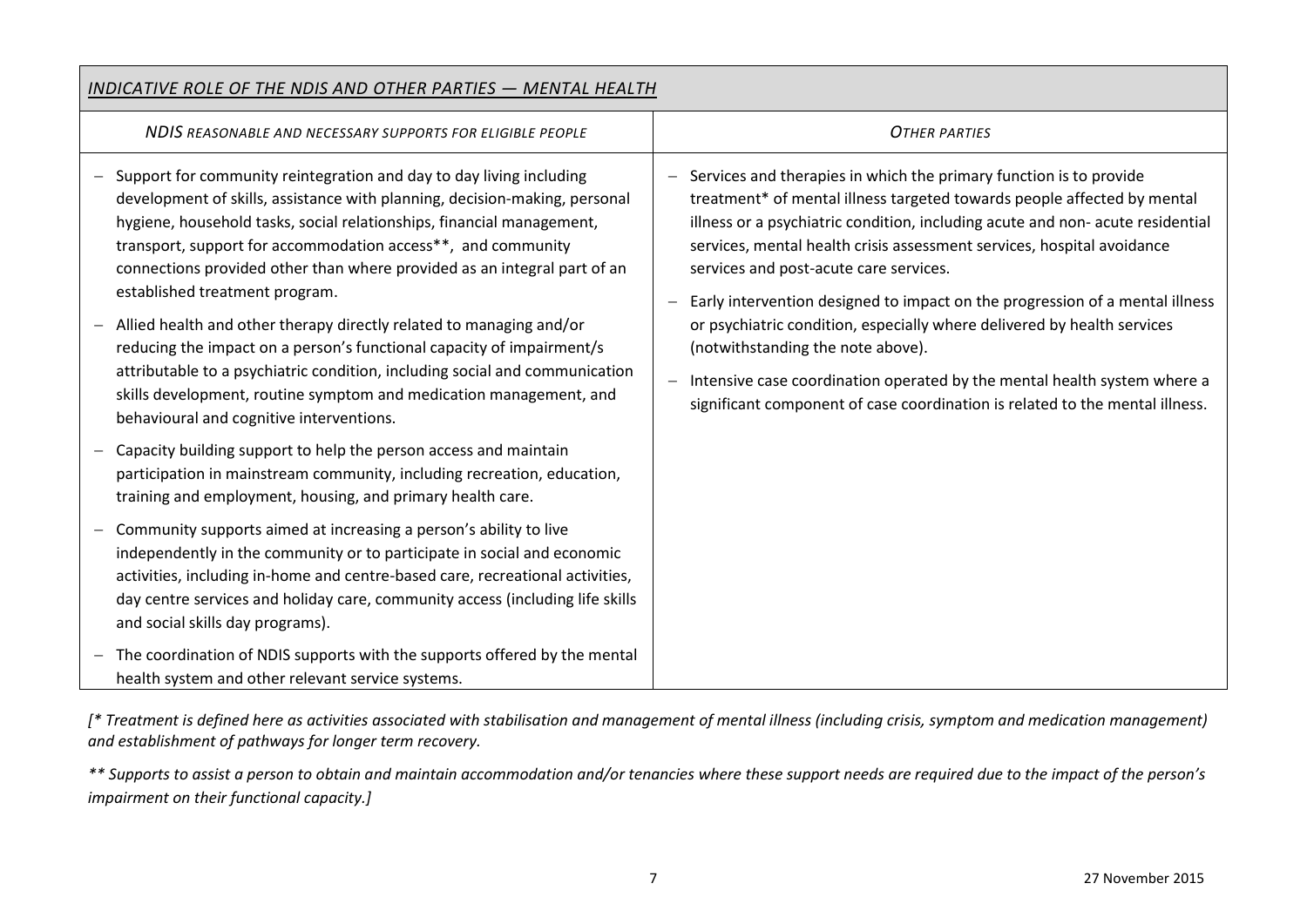## *APPLIED PRINCIPLES — CHILD PROTECTION AND FAMILY SUPPORT*

- 1. In recognising the statutory role of the child protection system and in line with the National Framework for Protecting Australia's Children 2009-2020:
	- a. other parties will be responsible for promoting the safety of children from abuse and neglect, including public education on child safety, and management of the statutory child protection system including reports of child protection.
	- b. the NDIS will ensure its rules and processes are consistent with jurisdictional child protection legislation, including reporting requirements.
- 2. The child protection, community services, family support, education and/or health sectors will continue to be responsible for universal parenting programs, counselling and other supports for families that are provided both to the broad community and families at risk of child protection involvement, or families experiencing or at risk of experiencing family violence, including making these services accessible and appropriate for families with disability.
- 3. Relevant state and territory authorities will be responsible for meeting the needs of children with disability in out-of-home care and support to carers of children in out-of-home care, including making reasonable adjustments to meet the needs of children with disabilities.
- 4. The NDIS will fund supports required due to the impact of the child's impairment/s on their functional capacity where a child with disability is in out-of-home care and has support needs that are above the needs of children of a similar age. The diversity of out-of-home care arrangements is recognised and the level of 'reasonable and necessary' supports will reflect the circumstances of the individual child. The standard supports provided by the child protection system to carers relevant to their out-of-home care arrangement will continue.
- 5. The NDIS will be responsible for support for children, families and carers required as a direct result of the child's or parent's disability, including supports that enable families and carers to sustainably maintain their caring role, including community participation, therapeutic and behavioural supports, additional respite, aids and equipment and supports to help build capacity to navigate mainstream services.
- 6. The NDIS and the systems providing child protection and family support will work closely together at the local level to plan and coordinate streamlined services for individuals requiring both child protection and/or family support and disability services recognising that both inputs may be required at the same time or that there is a need to ensure a smooth transition from one to the other.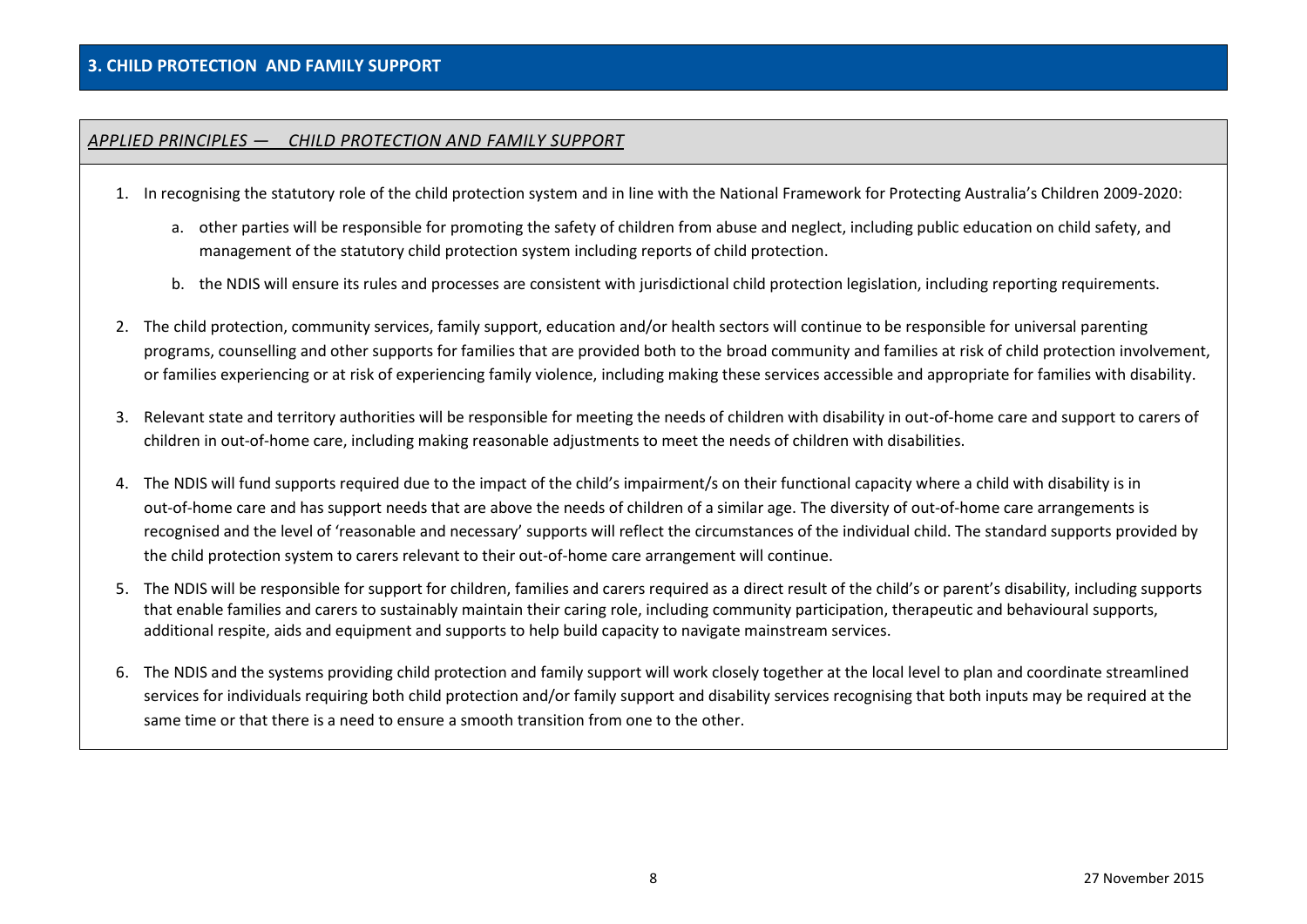## *INDICATIVE ROLE OF THE NDIS AND OTHER PARTIES — CHILD PROTECTION AND FAMILY SUPPORT*

| REASONABLE AND NECESSARY NDIS SUPPORTS FOR ELIGIBLE PEOPLE                                                                                                                                                                                                                                                                                                                                                                                                                                                                                                                                                                                                                                                                                                                                                                                                                                                                                                                                                                                                                                                                                                                                                                  | <b>OTHER PARTIES</b>                                                                                                                                                                                                                                                                                                                                                                                                                                                                                                                                                                                                                                                                                                                                                                                                                                                                                                                                                                                                                                                         |
|-----------------------------------------------------------------------------------------------------------------------------------------------------------------------------------------------------------------------------------------------------------------------------------------------------------------------------------------------------------------------------------------------------------------------------------------------------------------------------------------------------------------------------------------------------------------------------------------------------------------------------------------------------------------------------------------------------------------------------------------------------------------------------------------------------------------------------------------------------------------------------------------------------------------------------------------------------------------------------------------------------------------------------------------------------------------------------------------------------------------------------------------------------------------------------------------------------------------------------|------------------------------------------------------------------------------------------------------------------------------------------------------------------------------------------------------------------------------------------------------------------------------------------------------------------------------------------------------------------------------------------------------------------------------------------------------------------------------------------------------------------------------------------------------------------------------------------------------------------------------------------------------------------------------------------------------------------------------------------------------------------------------------------------------------------------------------------------------------------------------------------------------------------------------------------------------------------------------------------------------------------------------------------------------------------------------|
| Funding disability-specific family supports, which are required due to<br>the impact of the person's impairment/s on their functional capacity,<br>including for parents with disability.<br>Disability-specific and carer parenting training programs both for when<br>the child has a disability or the parent has a disability.<br>Funding the reasonable and necessary disability support needs of<br>children with disability in out-of-home care where these supports are<br>required due to the impact of the child's impairments on their<br>functional capacity, and are additional to the needs of children of<br>similar ages, including:<br>skills and capacity building for children with disability;<br>supports to enable sustainable caring arrangements (such as<br>$\bullet$<br>additional respite and outside school hours care);<br>home modifications (consistent with other applied principles);<br>$\bullet$<br>therapeutic and behaviour support; and<br>$\bullet$<br>equipment and transport needs (consistent with other applied<br>principles).<br>The coordination of NDIS supports with the systems providing child<br>protection and family supports and other relevant service systems. This | - Accepting, assessing and responding to reports on child protection issues.<br>- Community awareness of children's safety and wellbeing.<br>- Responsibility to place children in out-of-home care arrangements* as well<br>as arranging and providing the standard supports to sustain those<br>out-of-home care arrangements.<br>Child protection statutory requirements.<br>- Family support, including general supports for families where a parent has a<br>disability.<br>- Accommodation needs of children in out-of-home care, including the<br>purchase and maintenance of any capital assets such as housing, care<br>allowances and payments.<br>Universal parenting programs.<br>- Intensive case coordination operated by the systems providing child<br>protection and family supports where a significant component of the case<br>coordination is related to child protection and family support. This includes<br>coordination of services where a significant component of the case<br>coordination is related to issues associated with family violence. |
| includes services which aim to support people experiencing or exiting<br>family violence.                                                                                                                                                                                                                                                                                                                                                                                                                                                                                                                                                                                                                                                                                                                                                                                                                                                                                                                                                                                                                                                                                                                                   |                                                                                                                                                                                                                                                                                                                                                                                                                                                                                                                                                                                                                                                                                                                                                                                                                                                                                                                                                                                                                                                                              |

*[\*NOTE: Out-of-home care includes statutory and voluntary care as defined by legislation or policy within the jurisdiction* including from child protection involvement or other state or territory authorities.*]*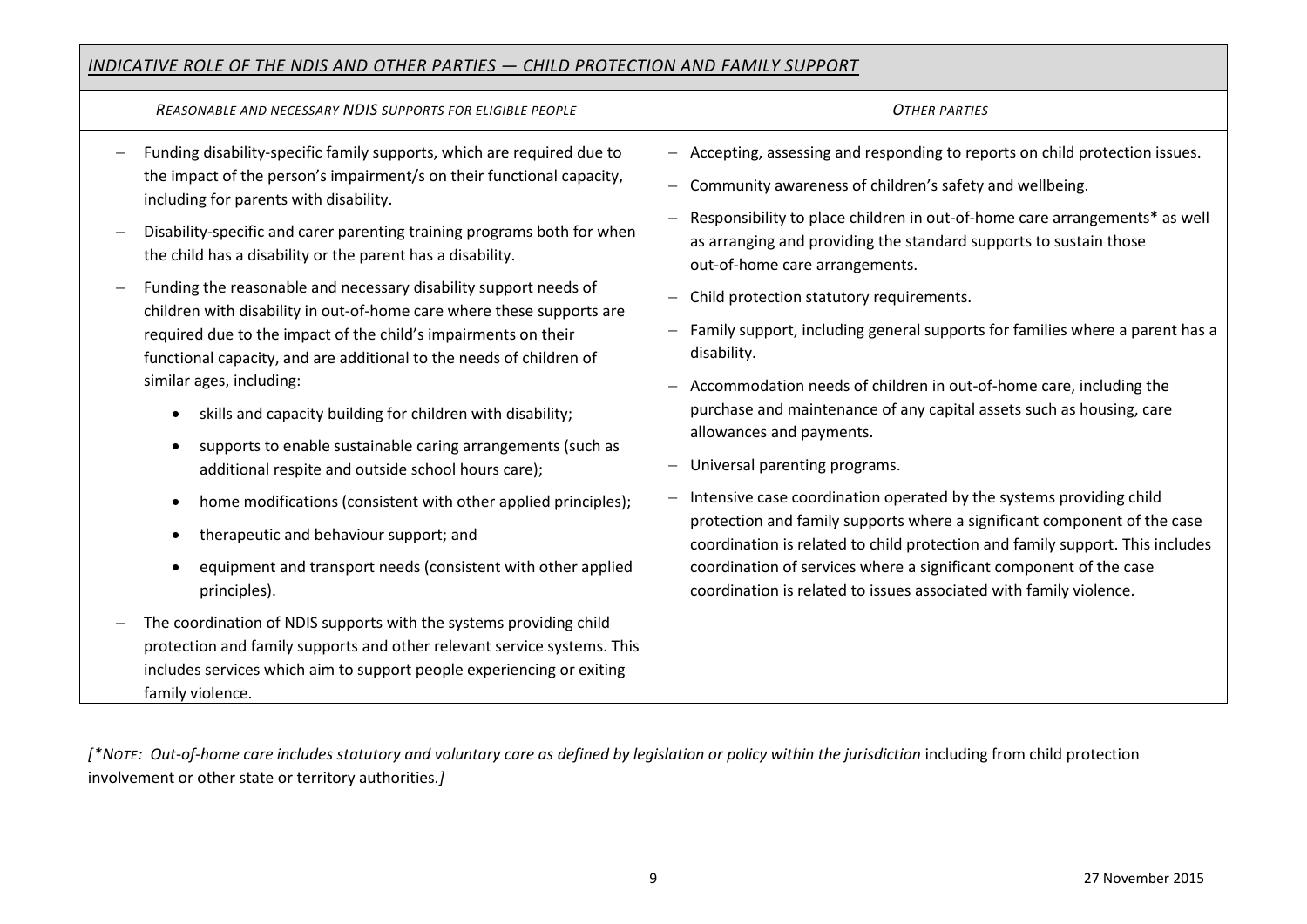### **4. EARLY CHILDHOOD DEVELOPMENT**

#### *APPLIED PRINCIPLES — EARLY CHILDHOOD DEVELOPMENT*

- 1. The early childhood education and care sector will continue to be responsible for meeting the education and care needs of children with a development delay or disability, including through:
	- a. reasonable adjustment;
	- b. inclusion supports that enable children to participate in early childhood education and care settings; and
	- c. building the capacity of early childhood education and care services to provide inclusive education and care to all children, including those with high needs subject to reasonable adjustment.
- 2. The health system, including child and maternal health services, will be responsible for supports which are treatment related including acute, ambulatory, continuing care and new-born follow-up.
- 3. The NDIS will be responsible for:
	- a. personalised individualised supports required due to the impact of the child's impairment/s on their functional capacity and additional to the needs of children of a similar age and beyond the reasonable adjustment requirements of early childhood development service providers.
	- b. Working with and through a child's family, carers and educators to implement supports/early interventions that promote and support their functional capacity.
- 4. The NDIS will be responsible for early interventions for children with disability (or development delay) which are:
	- a. specifically targeted at enhancing a child's functioning to undertake activities of daily living or specialised supports to transition a child with a disability into school (not supports, such as school readiness programs, which are for the purpose of accessing universal education);
	- b. likely to reduce the child's future support needs (recognising the degenerative and evolving nature of many functional impairments), which would otherwise require support from the NDIS in later years, including through a combination and sequence of supports (not including medical and health treatments outlined in the health interface); and
	- c. supporting connections and access to community and mainstream services.
- 5. The implementation of the NDIS' responsibilities for early childhood development services will be coordinated with other early childhood services being provided, and will take account of relevant workplace relations arrangements, duty of care, quality standards and state-based schemes such as 'working with children checks'.
- 6. The NDIS and the systems providing early childhood supports will work closely together at the local level to plan and coordinate streamlined services for individuals requiring both disability services and early childhood supports recognising that both inputs may be required at the same time or that there is a need to ensure a smooth transition from one to the other.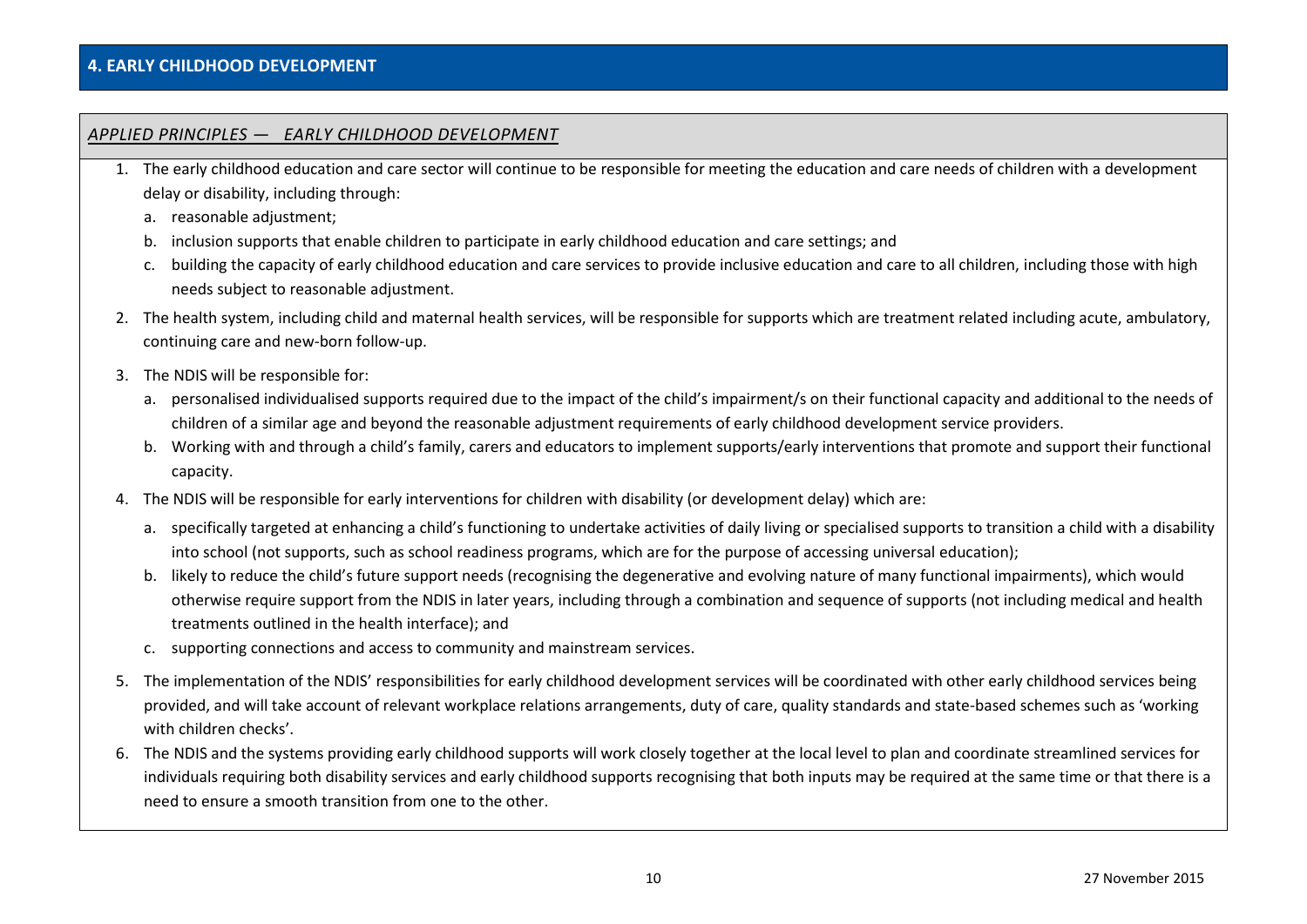| INDICATIVE ROLE OF THE NDIS AND OTHER PARTIES - EARLY CHILDHOOD DEVELOPMENT                                                                                                                                                                                                                                      |                                                                                                                                                                                                                                                                                                                  |  |
|------------------------------------------------------------------------------------------------------------------------------------------------------------------------------------------------------------------------------------------------------------------------------------------------------------------|------------------------------------------------------------------------------------------------------------------------------------------------------------------------------------------------------------------------------------------------------------------------------------------------------------------|--|
| REASONABLE AND NECESSARY NDIS SUPPORTS FOR ELIGIBLE PEOPLE                                                                                                                                                                                                                                                       | <b>OTHER PARTIES</b>                                                                                                                                                                                                                                                                                             |  |
| Post-diagnosis information, linkages, referrals and coordination with<br>community and early childhood mainstream and specialist services.                                                                                                                                                                       | Diagnostic assessment and specific screening for development delay and<br>other mental or physical conditions that are likely to lead to a disability.                                                                                                                                                           |  |
| Additional supports required due to the impact of the child's impairment/s<br>on their functional capacity including portable aids and equipment (e.g.<br>hearing aids, wheelchairs or personal communication devices), where the                                                                                | Support for families and carers to understand and manage the process and<br>$\overline{\phantom{m}}$<br>outcomes of assessment/diagnosis, including counselling and other family<br>supports.                                                                                                                    |  |
| support needs are above the needs of children of a similar age and the<br>supports are additional to what is required under reasonable adjustment,<br>and those legislative requirements applicable to early childhood education<br>and care service providers in that jurisdiction.                             | Learning assistance (this may include teachers' assistants) and inclusion<br>supports (for example Auslan interpreters) to enable the participation of<br>children with disability in early childhood education and care services in line<br>with reasonable adjustments and any other legislative requirements. |  |
| Early interventions that are likely to increase a child's level of functioning<br>towards that of other children of a similar age without which the child is<br>likely to require NDIS funded supports in the future (except where these are<br>treatment related and/or aimed at treating a medical condition). | - General children's services, including play groups.<br>Maternal child health programs where interventions are primarily<br>treatment related or medical in nature, including new-born follow-up.                                                                                                               |  |
| Additional supports to address behaviours which are a result of the impact<br>of the child's impairment/s on their functional capacity and which are<br>integrally linked to the support the child needs to live in the community and<br>participate in education.                                               | Intensive case coordination operated by the systems providing early<br>$\overline{\phantom{m}}$<br>childhood supports, where a significant component of case coordination is<br>related to early childhood supports.                                                                                             |  |
| Capacity building and general disability supports through Information,<br>Linkages and Capacity Building focusing on children with disability (or<br>development delay) where this improves awareness, builds community<br>capacity, creates networks or 'circles of support' for children and parents.          |                                                                                                                                                                                                                                                                                                                  |  |
| The coordination of NDIS supports with the systems providing early<br>childhood support and other relevant service systems.                                                                                                                                                                                      |                                                                                                                                                                                                                                                                                                                  |  |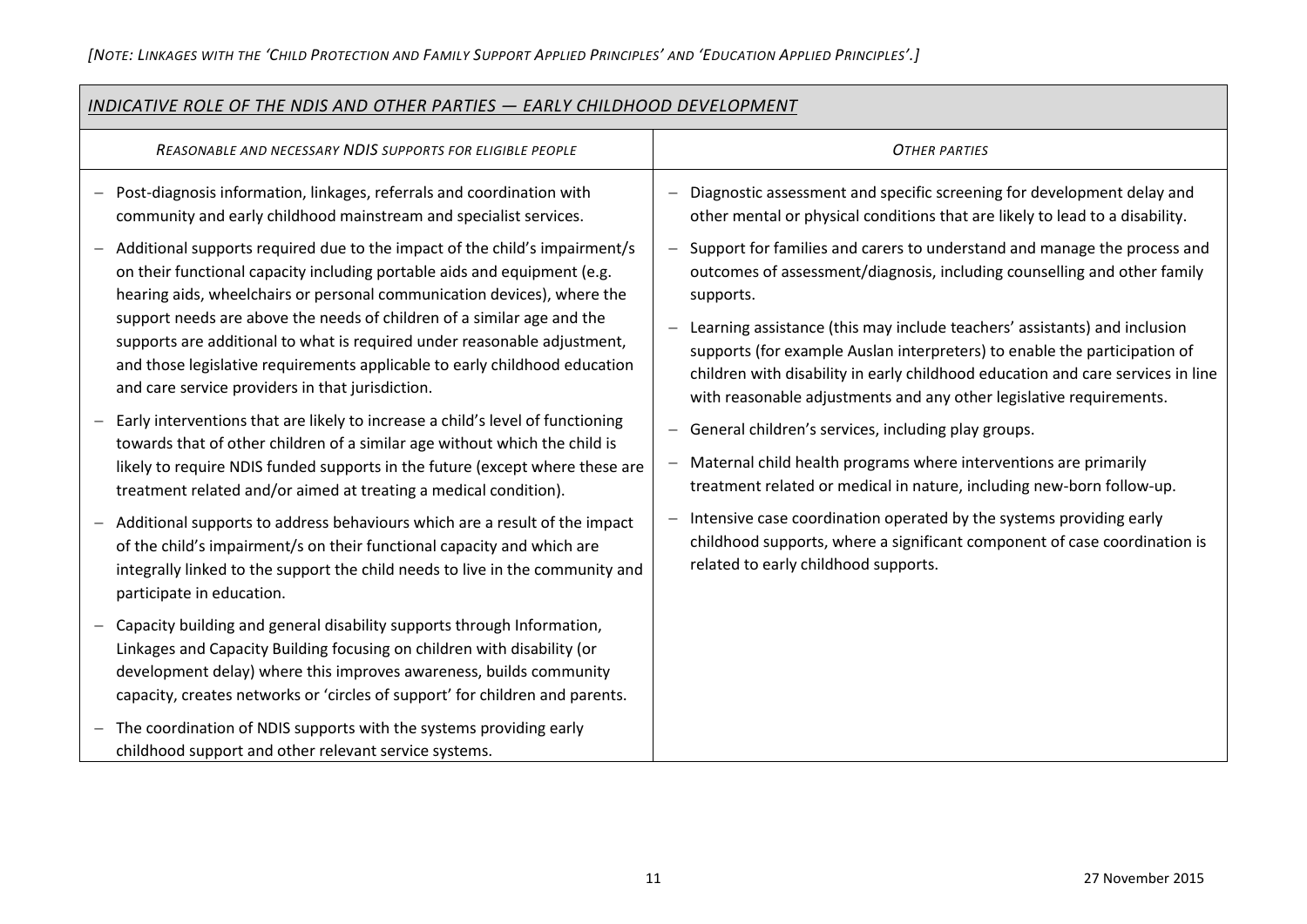## *APPLIED PRINCIPLES — SCHOOL EDUCATION*

- 1. The allocation of responsibilities between the NDIS and schools will be consistent with the legal obligations of schools and governments' policy objectives for education, including:
	- a. the compulsory nature of schooling;
	- b. the current responsibilities schools have for reasonable adjustment, under the Commonwealth Disability Standards for Education; and
	- c. curriculum planning, assessment and reporting requirements and requirements for students to receive the legislated number of hours instruction or meet class attendance requirements.
- 2. In recognising the universal and statutory role of the schooling system:
	- a. schools will be responsible for making reasonable adjustments to personalise learning and support for students that primarily relate to their educational attainment (including teaching, learning assistance and aids, school building modifications and transport between school activities); and
	- b. the NDIS will fund supports that the student requires due to the impact of the student's impairment on their functional capacity and additional to reasonable adjustment (i.e. those not primarily relating to education attainment), including personal care and support and transport to and from school and specialist transition supports to and from school to further education, training or employment. Any funding arrangements for individual students will recognise the operational requirements and educational objectives of schools.
- 3. The allocation of funding responsibilities will avoid placing inappropriate legal, financial or administrative obligations on schools or on the NDIS.
- 4. The NDIS and the school education system will work closely together at the local level to plan and coordinate streamlined services for individuals requiring both school education and disability services recognising that both inputs may be required at the same time or through a smooth transition from one to the other or across service systems.

*[NOTE: Further work will be undertaken on how students' personal care needs will be assessed, the calculation of the level of funded supports for personal care and how these funds will be managed/administered.]*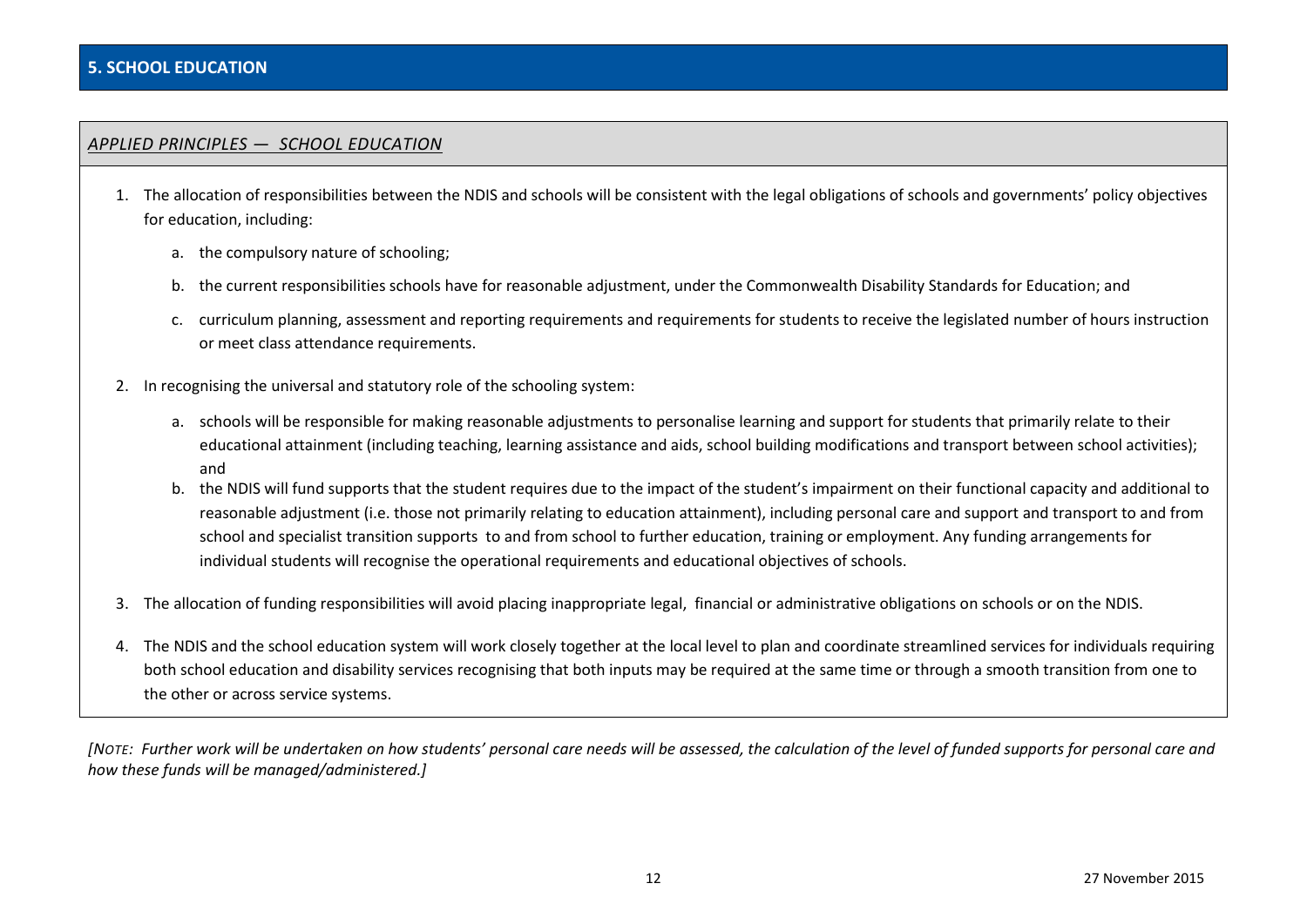| <b>INDICATIVE ROLE OF THE NDIS AND OTHER PARTIES - SCHOOL EDUCATION</b>                                                                                                                                                                                                                                                                                                                    |                                                                                                                                                                                                                                                                                                                             |  |
|--------------------------------------------------------------------------------------------------------------------------------------------------------------------------------------------------------------------------------------------------------------------------------------------------------------------------------------------------------------------------------------------|-----------------------------------------------------------------------------------------------------------------------------------------------------------------------------------------------------------------------------------------------------------------------------------------------------------------------------|--|
| NDIS REASONABLE AND NECESSARY SUPPORTS FOR ELIGIBLE PEOPLE                                                                                                                                                                                                                                                                                                                                 | <b>OTHER PARTIES</b>                                                                                                                                                                                                                                                                                                        |  |
| Personal supports at school/education facility that are required by an                                                                                                                                                                                                                                                                                                                     | - Skills, capability and other forms of training and transition support,                                                                                                                                                                                                                                                    |  |
| individual regardless of the activity they are undertaking (e.g. feeding,                                                                                                                                                                                                                                                                                                                  | including reasonable adjustment for students with disability, delivered in                                                                                                                                                                                                                                                  |  |
| managing airways/ventilation).                                                                                                                                                                                                                                                                                                                                                             | schools through the Australian curriculum.                                                                                                                                                                                                                                                                                  |  |
| Aids and equipment at school/education facility that are required by an<br>$\overline{\phantom{m}}$<br>individual due to the impact of the person's impairment on their functional<br>capacity and are additional to reasonable adjustment obligations of schools<br>regardless of the activity they are undertaking (e.g. hearing aids,<br>wheelchairs, personal communications devices). | Learning assistance (this may include teachers' assistants), and inclusion<br>support (for example Auslan interpreters) to enable the participation of<br>students with disability in education services, in line with reasonable<br>adjustment.<br>Reasonable adjustment to campuses, including capital works (e.g. ramps, |  |
| Specialist transport to and from school/education facility required as a                                                                                                                                                                                                                                                                                                                   | lifts, hearing loops).                                                                                                                                                                                                                                                                                                      |  |
| result of a person's disability (where no other transport option is available                                                                                                                                                                                                                                                                                                              | - Aids and equipment which are fixed or non-transportable in schools that                                                                                                                                                                                                                                                   |  |
| and not substituting for parental responsibility).                                                                                                                                                                                                                                                                                                                                         | enable a student access to education (e.g. hoists).                                                                                                                                                                                                                                                                         |  |
| Specialised support and training for school staff related to the specific<br>personal support needs of a student with disability, including specialised<br>behaviour intervention and support.                                                                                                                                                                                             | Aids and equipment for educational purposes (e.g. modified computer<br>hardware, education software, braille textbooks).                                                                                                                                                                                                    |  |
| Responsibility for funding and coordinating allied health and other                                                                                                                                                                                                                                                                                                                        | Transport for school activities e.g. excursions, sporting carnivals.                                                                                                                                                                                                                                                        |  |
| therapies to support a student's functional capacity including those which                                                                                                                                                                                                                                                                                                                 | - General support, resources, training and awareness building for teachers                                                                                                                                                                                                                                                  |  |
| may be delivered during school times, as negotiated with the school, for                                                                                                                                                                                                                                                                                                                   | and other school staff to support and engage students with disability at                                                                                                                                                                                                                                                    |  |
| non-educational purposes.                                                                                                                                                                                                                                                                                                                                                                  | school and in the classroom.                                                                                                                                                                                                                                                                                                |  |
| Specialist transition supports required due to the impact of the student's                                                                                                                                                                                                                                                                                                                 | Therapy delivered in schools for education purposes (e.g. allied health                                                                                                                                                                                                                                                     |  |
| impairment on their functional capacity and additional to the reasonable                                                                                                                                                                                                                                                                                                                   | practitioners assisting classroom teachers to make adjustments to the                                                                                                                                                                                                                                                       |  |
| adjustment obligations of schools.                                                                                                                                                                                                                                                                                                                                                         | curriculum).                                                                                                                                                                                                                                                                                                                |  |
| The coordination of NDIS supports with the supports offered by the school                                                                                                                                                                                                                                                                                                                  | Intensive case coordination operated by the school education system where                                                                                                                                                                                                                                                   |  |
| $\overline{\phantom{m}}$                                                                                                                                                                                                                                                                                                                                                                   | a significant component of case coordination is related to educational                                                                                                                                                                                                                                                      |  |
| education system and other relevant service systems.                                                                                                                                                                                                                                                                                                                                       | supports.                                                                                                                                                                                                                                                                                                                   |  |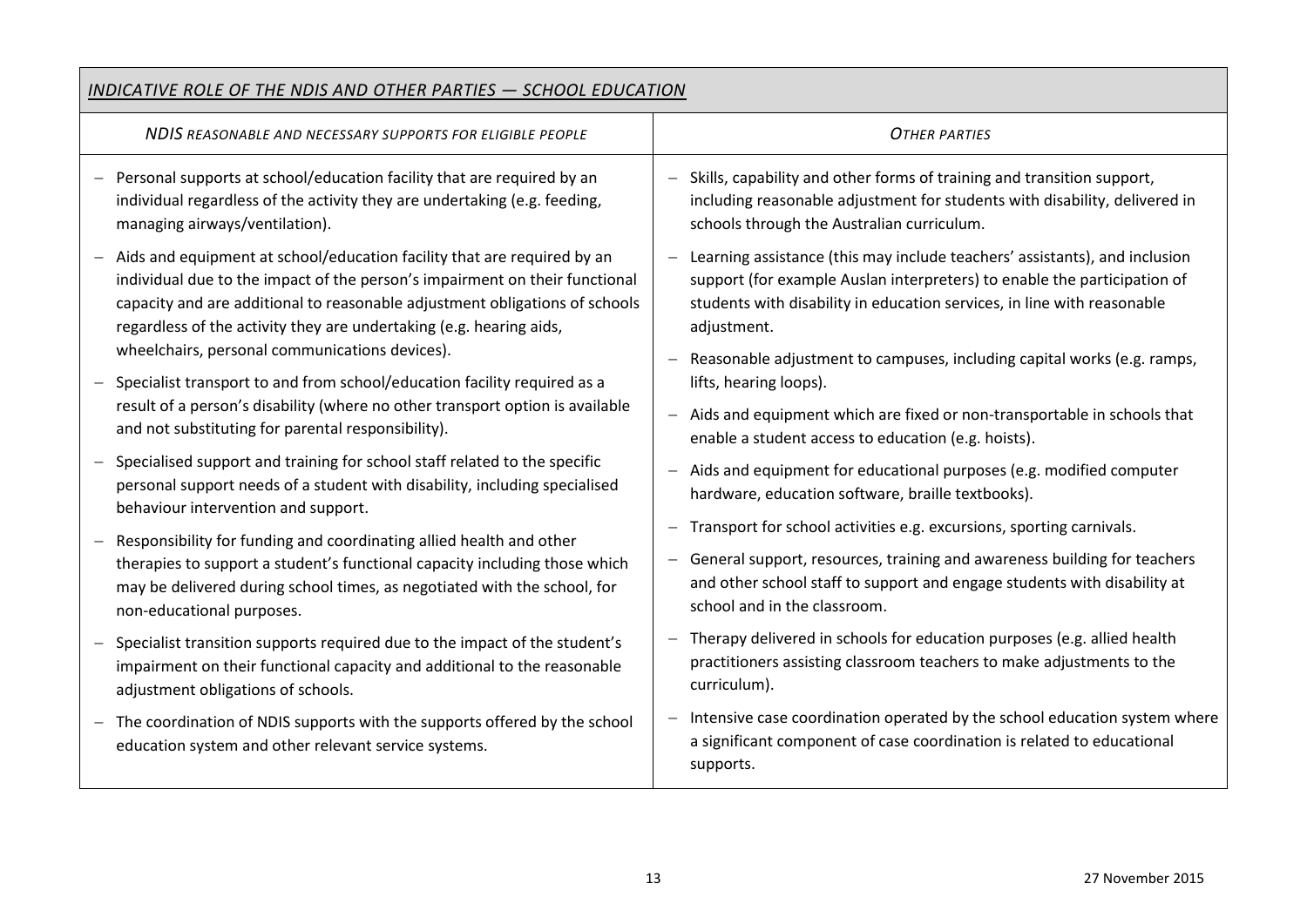## *APPLIED PRINCIPLES — HIGHER EDUCATION AND VOCATIONAL EDUCATION AND TRAINING (VET)*

- 1. The allocation of funding responsibilities between the NDIS and both the Higher Education and Vocational Education and Training (VET) providers will be consistent with the legal obligations and governments' policy objectives for education, including the current responsibilities education providers have for 'reasonable adjustment', under the Commonwealth Disability Standards for Education.
- 2. Higher Education and VET providers will be responsible for the learning and support needs of students that directly relate to their educational and training attainment (including teaching, learning assistance and aids, building modifications and transport between education or training activities where this transport is being arranged for all students), as well as general transition supports from education or training to employment consistent with reasonable adjustment.
- 3. The NDIS will fund supports that the student would require due to the impact of the student's impairment/s on their functional capacity and which are additional to reasonable adjustment (i.e. those not primarily relating to education or training attainment), including personal care and support, transport from home to and from the education or training facility and specialist transition supports required as a result of the person's disability, consistent with the NDIS individualised approach to funding.
- 4. The NDIS and the higher education and VET system will work closely together at the local level to plan and coordinate streamlined services for individuals requiring both further education/vocational education and disability services recognising that both inputs may be required at the same time or through a smooth transition from one to the other or across service systems.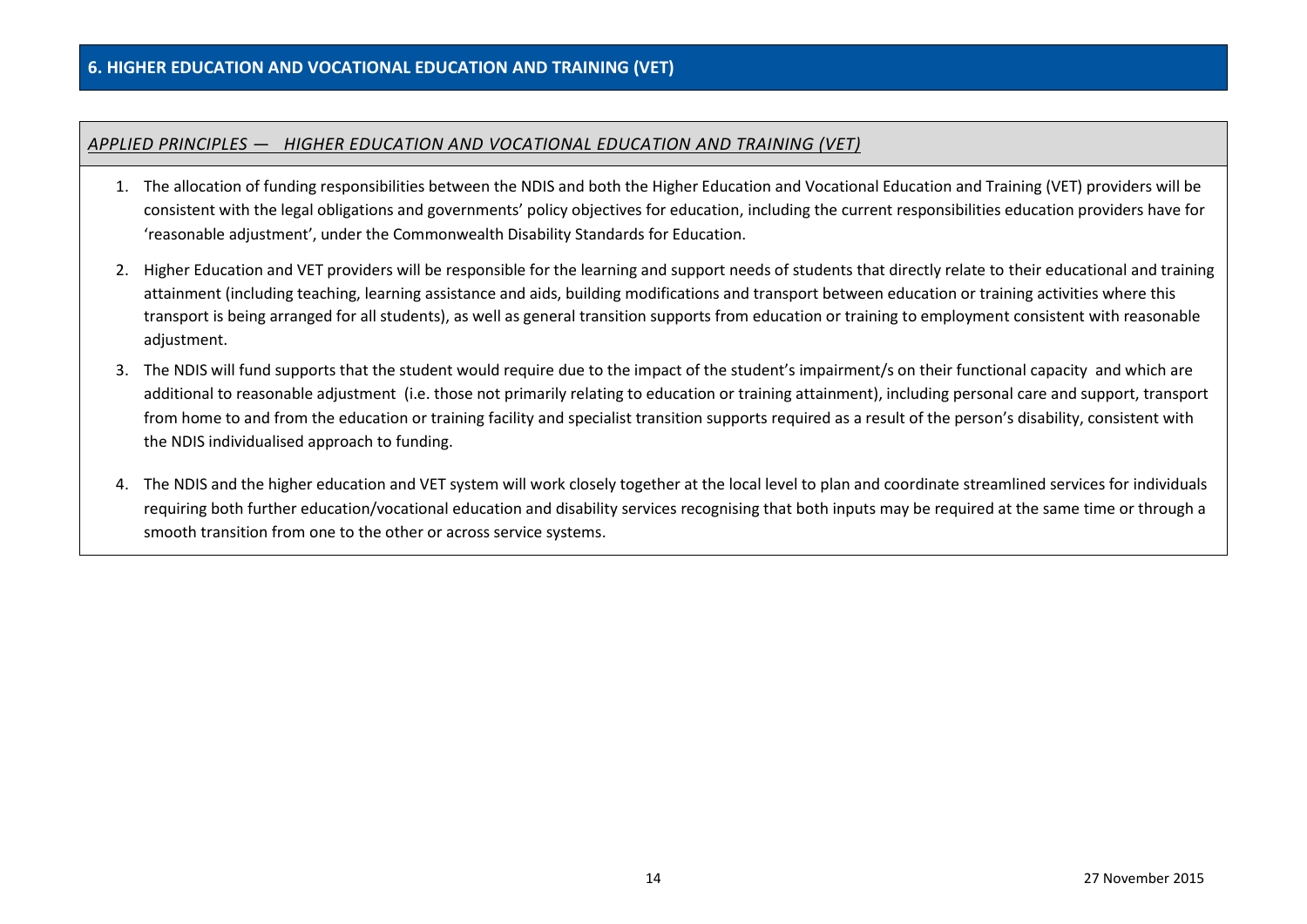# *INDICATIVE ROLE OF THE NDIS AND OTHER PARTIES — HIGHER EDUCATION AND VOCATIONAL EDUCATION AND TRAINING (VET)*

| NDIS REASONABLE AND NECESSARY SUPPORTS FOR ELIGIBLE PEOPLE                                                                                                                                                                                                                                                                                                                                                                                                                                                                                                                                                                  | <b>OTHER PARTIES</b>                                                                                                                                                                                                                                                                                                                                                                                                                                                                                                                                                                                               |
|-----------------------------------------------------------------------------------------------------------------------------------------------------------------------------------------------------------------------------------------------------------------------------------------------------------------------------------------------------------------------------------------------------------------------------------------------------------------------------------------------------------------------------------------------------------------------------------------------------------------------------|--------------------------------------------------------------------------------------------------------------------------------------------------------------------------------------------------------------------------------------------------------------------------------------------------------------------------------------------------------------------------------------------------------------------------------------------------------------------------------------------------------------------------------------------------------------------------------------------------------------------|
| - Personal supports at the education or training facility that are required by<br>an individual regardless of the activity they are undertaking (e.g. feeding.<br>managing airways/ventilation).<br>- Aids and equipment that are required by an individual regardless of the<br>activity they are undertaking (e.g. hearing aids, wheelchairs, personal<br>communications devices).<br>Transport to and from an education or training facility for those unable to<br>$\overline{\phantom{m}}$<br>use public transport, as part of broader transport assistance a person would<br>receive to address their mobility needs. | Learning assistance (this may include teachers' assistants), and inclusion<br>support (for example Auslan interpreters) to enable the participation of<br>students with disability in Higher Education and Vocational Education and<br>Training programs and services, in line with reasonable adjustment and any<br>other relevant legislation.<br>Reasonable adjustment to education and training facilities, including capital<br>works (e.g. ramps, lifts, hearing loops).<br>Aids and equipment which are fixed or non-transportable which enable a<br>student access to education or training (e.g. hoists). |
| Specialised support and training for education or training staff related to<br>the specific personal support needs of a student with disability, including<br>development of specific behaviour management plans.<br>Specialist transition supports which are required due to the impact of the<br>student's impairment/s on their functional capacity and are additional to<br>the needs of all Australians and reasonable adjustment.<br>The coordination of NDIS supports with the supports offered by the higher<br>$\overline{\phantom{0}}$<br>education and VET system and other relevant service systems.            | Aids and equipment for education or training purposes (e.g. modified<br>computer hardware, education software, braille textbooks).<br>Reasonable adjustments to transport for education or training activities<br>$\overline{\phantom{0}}$<br>(e.g. excursions, site visits) where this transport is being arranged for other<br>students.<br>General support, resources, training and awareness building for<br>education/training staff and other staff to support and engage students<br>with disability.                                                                                                       |
|                                                                                                                                                                                                                                                                                                                                                                                                                                                                                                                                                                                                                             | Skills, capability and other forms of training and transition support,<br>including reasonable adjustments for students with disability, delivered in<br>higher education and VET institutions through their education curriculum<br>(e.g. programs assisting transition between education or training and<br>employment).<br>Intensive case coordination operated by the higher education and VET<br>system where a significant component of case coordination is related to<br>education and training supports.                                                                                                  |

*[Note: There are different funding arrangements for universities and vocational education and training institutions. The Commonwealth currently provides funding to eligible higher education providers to assist them to meet the costs of providing support to students with a disability with high cost needs. Vocational education and training organisations may not have access to similar funding sources to assist the organisation meet the needs of students with disability]*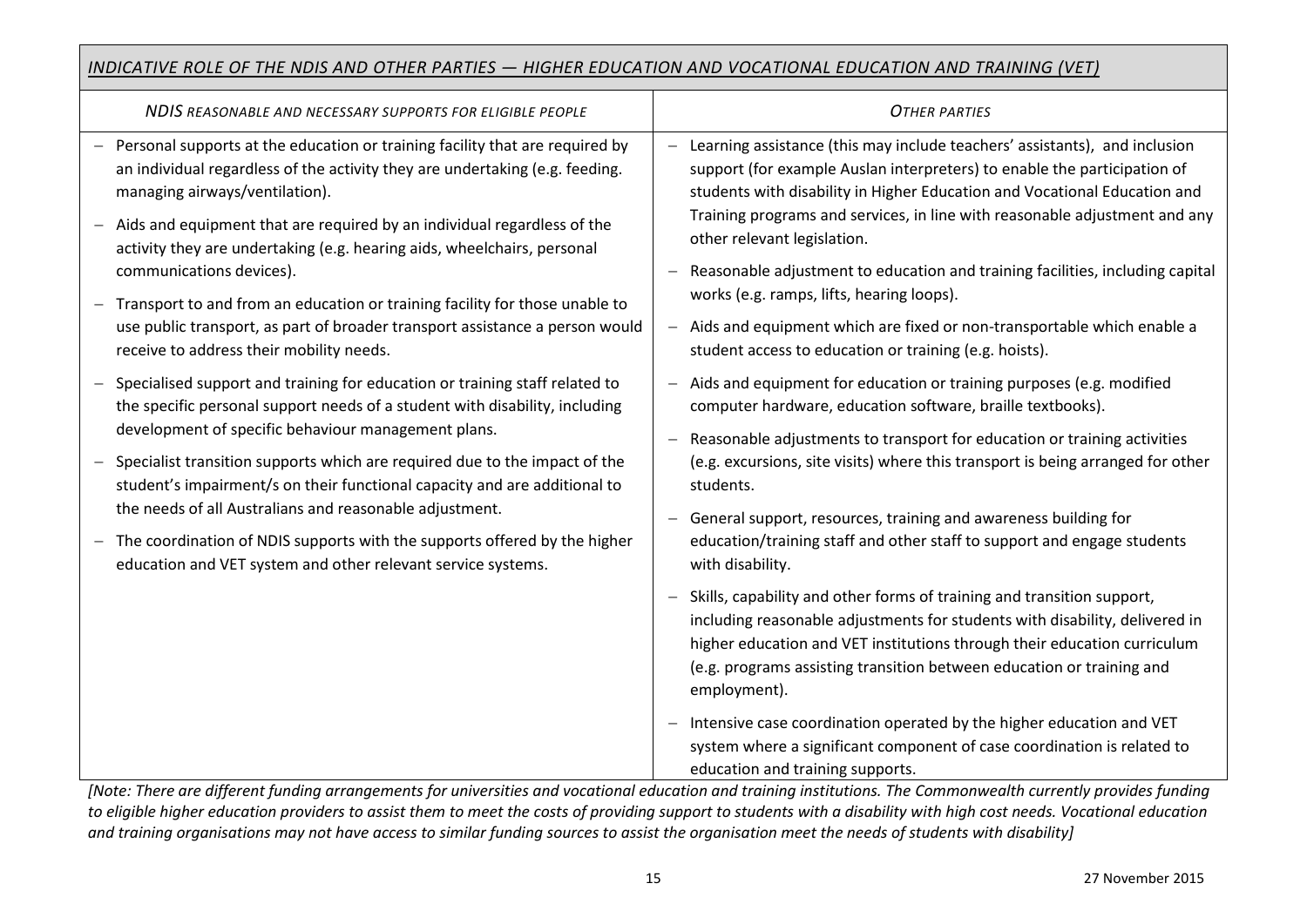#### *APPLIED PRINCIPLES — EMPLOYMENT*

- 1. Employment services and programs, including both disability-targeted and open employment services, will continue to be responsible for providing advice and support to:
	- a. people with disability to assist with preparing for, finding and maintaining jobs; and
	- b. employers to encourage and assist them to hire and be inclusive of people with disability in the workplace (e.g. support, training and resources, funding assistance to help employers make reasonable adjustments, and incentives for hiring people with disability, such as wage subsidies).
- 2. Employers will continue to provide work-specific support to people with disability related to recruitment processes, work arrangements and the working environment in line with the *Disability Discrimination Act 1992*, including workplace modifications, work-specific aids and equipment, and transport within work activities.\*
- 3. The NDIS will be responsible for supports related to daily living that a person would require irrespective of the activity they are undertaking (including personal care and support and transport to and from work) consistent with the NDIS individualised approach to funding.
- 4. The NDIS will be responsible for reasonable and necessary supports additional to those required by reasonable adjustment, that assist people with disability to take part in work where the person's impairment has an impact on their functional capacity and/or productivity and the person is unlikely to be able to find or retain work in the open market, including with the assistance of employment services.
- 5. The NDIS will be responsible for funding individualised assistance to support a person with disability to take part in work where the person's impairment has an impact on their functional capacity and/or productivity and where these supports are additional to the needs of all Australians and additional to what is required by reasonable adjustment, such as training on dress, workplace relationships, communication skills, punctuality and attendance, and travelling to and from work. \*\*
- 6. The NDIS and the employment system will work closely together at the local level to plan and coordinate streamlined services for individuals requiring both employment services and disability services recognising that both inputs may be required at the same time or through a smooth transition from one to the other or across service systems.

*[\*Where a person's employment includes a program of training, such as apprenticeships the, training organisations will also be responsible for providing reasonable adjustment, in line with the Disability Discrimination Act 1992 and the Disability Standard for Education.]*

*[\*\* Commonwealth officials will continue to work through arrangements with the Departments of Human Services and relevant agencies where supports offered by the NDIS are similar to those offered by Centrelink and/or employment services.]*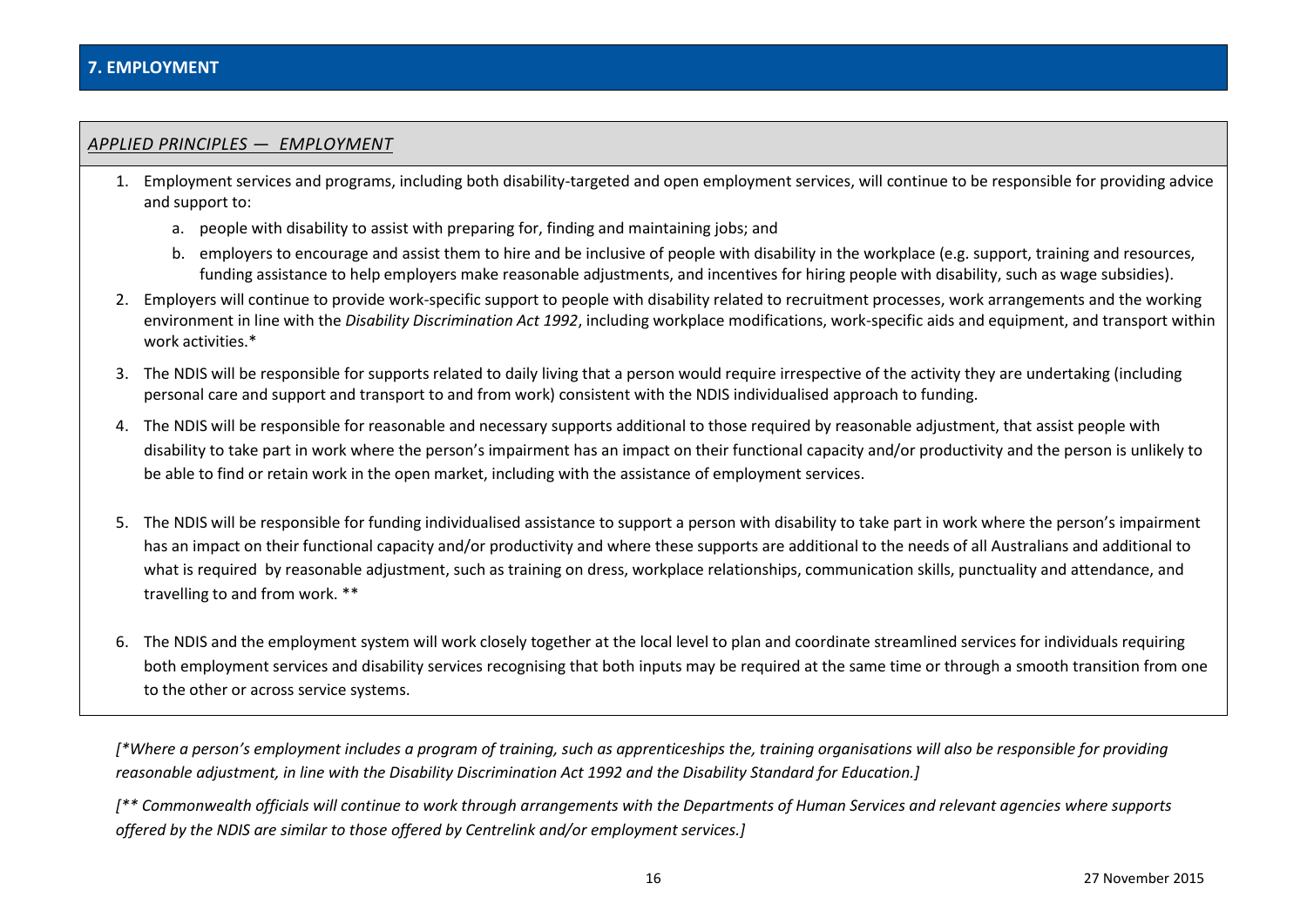| INDICATIVE ROLE OF THE NDIS AND OTHER PARTIES - EMPLOYMENT                                                                                                                                                                                                                                                                                                                                                                                                            |                                                                                                                                                                                                             |  |
|-----------------------------------------------------------------------------------------------------------------------------------------------------------------------------------------------------------------------------------------------------------------------------------------------------------------------------------------------------------------------------------------------------------------------------------------------------------------------|-------------------------------------------------------------------------------------------------------------------------------------------------------------------------------------------------------------|--|
| NDIS REASONABLE AND NECESSARY SUPPORTS FOR ELIGIBLE PEOPLE                                                                                                                                                                                                                                                                                                                                                                                                            | <b>OTHER PARTIES</b>                                                                                                                                                                                        |  |
| Personal attendant care for people who require support within the                                                                                                                                                                                                                                                                                                                                                                                                     | Employment services and programs that provide advice and assistance to                                                                                                                                      |  |
| workplace due to the impact of the person's impairment/s on their                                                                                                                                                                                                                                                                                                                                                                                                     | people with disability to prepare for, find and maintain jobs, including the                                                                                                                                |  |
| functional capacity in the workplace (e.g. assistance with personal                                                                                                                                                                                                                                                                                                                                                                                                   | development of industry-specific or workplace specific knowledge and skills                                                                                                                                 |  |
| hygiene, feeding).                                                                                                                                                                                                                                                                                                                                                                                                                                                    | (e.g. job applications, on-the-job training, and career development).                                                                                                                                       |  |
| Aids and equipment related to the person's functional needs (e.g.                                                                                                                                                                                                                                                                                                                                                                                                     | Employer support services and programs that encourage and assist                                                                                                                                            |  |
| wheelchair).                                                                                                                                                                                                                                                                                                                                                                                                                                                          | employment of people with disability (e.g. support, training and resources for                                                                                                                              |  |
| Transport to and from work for those unable to use public transport, as                                                                                                                                                                                                                                                                                                                                                                                               | employers, funding to make reasonable adjustments, and wage subsidies).                                                                                                                                     |  |
| part of broader transport assistance a person would receive to address                                                                                                                                                                                                                                                                                                                                                                                                | Workplace specific supports (including modifications, employment-specific aids                                                                                                                              |  |
| their mobility needs.                                                                                                                                                                                                                                                                                                                                                                                                                                                 | and equipment).                                                                                                                                                                                             |  |
| Specialised or targeted employment supports that respond to the nature                                                                                                                                                                                                                                                                                                                                                                                                | - Transport for work activities (e.g. meetings).                                                                                                                                                            |  |
| of a person's disability.                                                                                                                                                                                                                                                                                                                                                                                                                                             | - General employment-related planning and support (e.g. retirement planning,                                                                                                                                |  |
| Transition support into employment where a person's support needs are<br>additional to what is required by reasonable adjustment for employers<br>and additional to the needs of all Australians and specifically related to<br>the impact of the person's impairment/s on their functional capacity<br>(e.g. training on travelling to and from work, dress and hygiene,<br>relationships with colleagues, communication skills, and punctuality and<br>attendance). | careers counselling).<br>Intensive case coordination operated by the employment system where a<br>$\overline{\phantom{m}}$<br>significant component of case coordination is related to employment supports. |  |
| The coordination of NDIS supports with the supports offered by the<br>$\overline{\phantom{m}}$<br>employment system and other relevant service systems.                                                                                                                                                                                                                                                                                                               |                                                                                                                                                                                                             |  |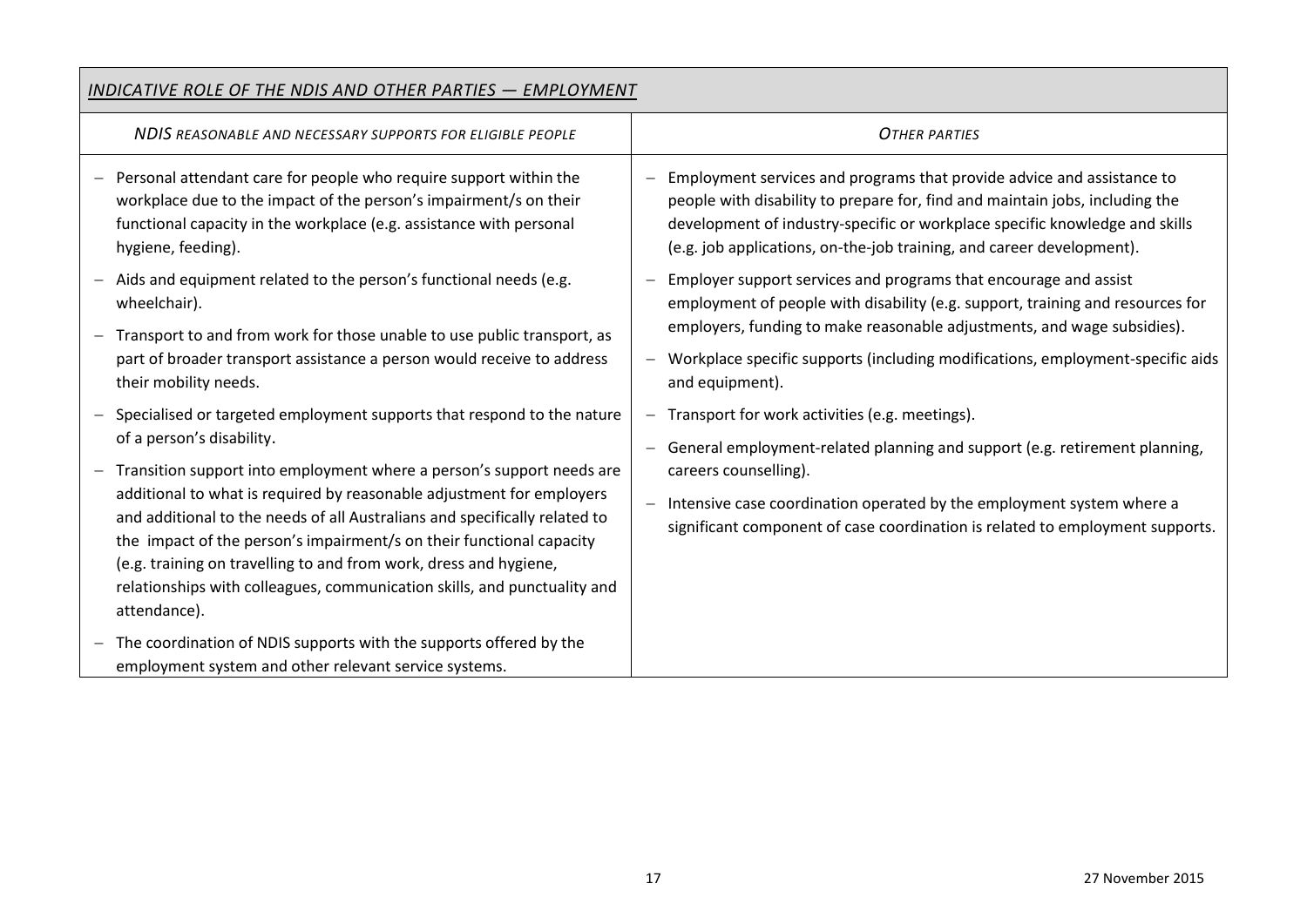#### *APPLIED PRINCIPLES — HOUSING AND COMMUNITY INFRASTRUCTURE*

- 1. Social housing providers will be responsible for providing accessible accommodation for people in need of housing assistance in line with existing allocation and prioritisation processes, and consistent with universal design principles and livable housing design standards as outlined in the National Disability Strategy 2011-2020, including appropriate and accessible housing for people with disability, routine tenancy support, and ensuring that new publicly-funded housing stock, where the site allows, incorporates Liveable Design features.
- 2. Housing and homelessness services will continue to be responsible for homelessness-specific services, including through homelessness prevention, outreach and access to temporary and long term housing for people who are homeless, or at risk of homelessness.
- 3. Parties responsible for community infrastructure will continue to improve the accessibility of the built and natural environment (including roads and footpaths) through planning and regulatory systems and through building modifications and reasonable adjustment where required.
- 4. The NDIS will be responsible for support to assist individuals with disability to live independently in the community, including by building individual capacity to maintain tenancy and support for appropriate behaviour management where this support need is related to the impact of their impairment/s on their functional capacity.
- 5. The NDIS will be responsible for home modifications required due to the impact of a participant's impairment/s on their functional capacity in private dwellings, in social housing dwellings on a case-by-case basis and not to the extent that it would compromise the responsibility of housing authorities to make reasonable adjustments.
- 6. The NDIS is also responsible for user costs of capital in some situations where a person requires an integrated housing and support model and the cost of the accommodation component exceeds a reasonable contribution from individuals.
- 7. The NDIS and the housing system will work closely together at the local level to plan and coordinate streamlined services for individuals requiring both housing and disability services recognising that both inputs may be required at the same time or through a smooth transition from one to the other.

*[NOTE: Social housing is inclusive of public and community housing.]*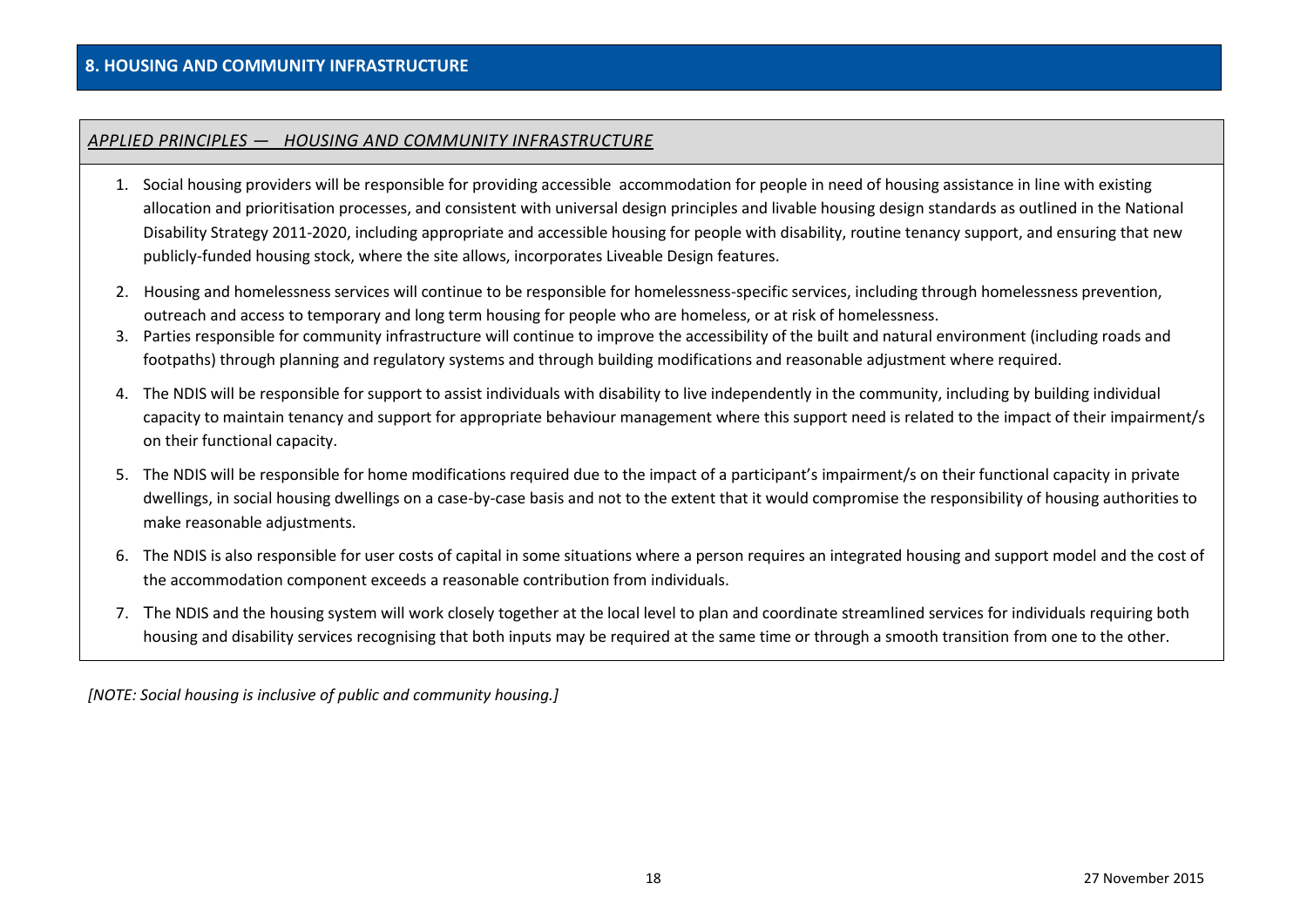## *INDICATIVE ROLE OF THE NDIS AND OTHER PARTIES — HOUSING AND COMMUNITY INFRASTRUCTURE*

| REASONABLE AND NECESSARY NDIS SUPPORTS FOR ELIGIBLE PEOPLE                                                                                                                                                                                                                                                                                                                                                                                                                                                                                                                                                                                                                                                                                                                                                                                                                                                                                                                                                                                                                                                                                                            | <b>OTHER PARTIES</b>                                                                                                                                                                                                                                                                                                                                                                                                                                                                                                                                                                                                                                                                                                                                                                                                                                                                                                                    |
|-----------------------------------------------------------------------------------------------------------------------------------------------------------------------------------------------------------------------------------------------------------------------------------------------------------------------------------------------------------------------------------------------------------------------------------------------------------------------------------------------------------------------------------------------------------------------------------------------------------------------------------------------------------------------------------------------------------------------------------------------------------------------------------------------------------------------------------------------------------------------------------------------------------------------------------------------------------------------------------------------------------------------------------------------------------------------------------------------------------------------------------------------------------------------|-----------------------------------------------------------------------------------------------------------------------------------------------------------------------------------------------------------------------------------------------------------------------------------------------------------------------------------------------------------------------------------------------------------------------------------------------------------------------------------------------------------------------------------------------------------------------------------------------------------------------------------------------------------------------------------------------------------------------------------------------------------------------------------------------------------------------------------------------------------------------------------------------------------------------------------------|
| Supports that build people's capacity to live independently in the<br>community, including living skills training, money and household<br>management, social and communication skills and behaviour management,<br>where these are required due to the impact of the person's impairment/s<br>on their functional capacity.<br>Supports to assist a person to obtain and maintain accommodation and/or<br>tenancies where these support needs are required due to the impact of the<br>person's impairment/s on their functional capacity.<br>Reasonable and necessary home modifications to private dwellings and on<br>a case by case basis in social housing where the modifications are additional<br>to reasonable adjustment and specific to the impact of a participant's<br>impairment/s on their functional capacity.<br>User costs of capital in some circumstances, including for disability-specific<br>housing options.<br>Working with other parties to facilitate appropriate housing options and<br>improve accommodation choices for people with disability, including<br>through developing partnerships with housing providers and influencing the | Provision of accessible and affordable accommodation options that meet<br>the needs of people with disability, through social housing within available<br>resources.<br>Provision of routine tenancy support by social housing authorities.<br>Homelessness-specific services, including homelessness outreach and<br>emergency accommodation.<br>Provision of accessible community infrastructure, including modifications to<br>general community amenities.<br>Encourage innovative models of affordable and accessible housing<br>investment by private or corporate investors.<br>Social housing providers have a duty to make reasonable adjustment in<br>providing accessible housing stock for people with a disability.<br>Intensive case coordination operated by the housing or homelessness<br>$\overline{\phantom{0}}$<br>system where a significant component of the case coordination is related to<br>housing supports. |
| development of housing options and housing design (not regulation or<br>setting standards in housing design).                                                                                                                                                                                                                                                                                                                                                                                                                                                                                                                                                                                                                                                                                                                                                                                                                                                                                                                                                                                                                                                         |                                                                                                                                                                                                                                                                                                                                                                                                                                                                                                                                                                                                                                                                                                                                                                                                                                                                                                                                         |
| Supports for participants at risk of or experiencing homelessness to support<br>the participant, their families and carers to access and maintain secure and<br>stable accommodation including by accessing housing and homelessness<br>services, where the need for support is due to the impact of the<br>participant's impairment/s on their functional capacity.                                                                                                                                                                                                                                                                                                                                                                                                                                                                                                                                                                                                                                                                                                                                                                                                  |                                                                                                                                                                                                                                                                                                                                                                                                                                                                                                                                                                                                                                                                                                                                                                                                                                                                                                                                         |
| The coordination of NDIS supports with the housing system and other<br>relevant service systems.                                                                                                                                                                                                                                                                                                                                                                                                                                                                                                                                                                                                                                                                                                                                                                                                                                                                                                                                                                                                                                                                      |                                                                                                                                                                                                                                                                                                                                                                                                                                                                                                                                                                                                                                                                                                                                                                                                                                                                                                                                         |

*[Further work required in 2013 to define responsibilities for 'Development of options/innovative models of housing/accommodation solutions']*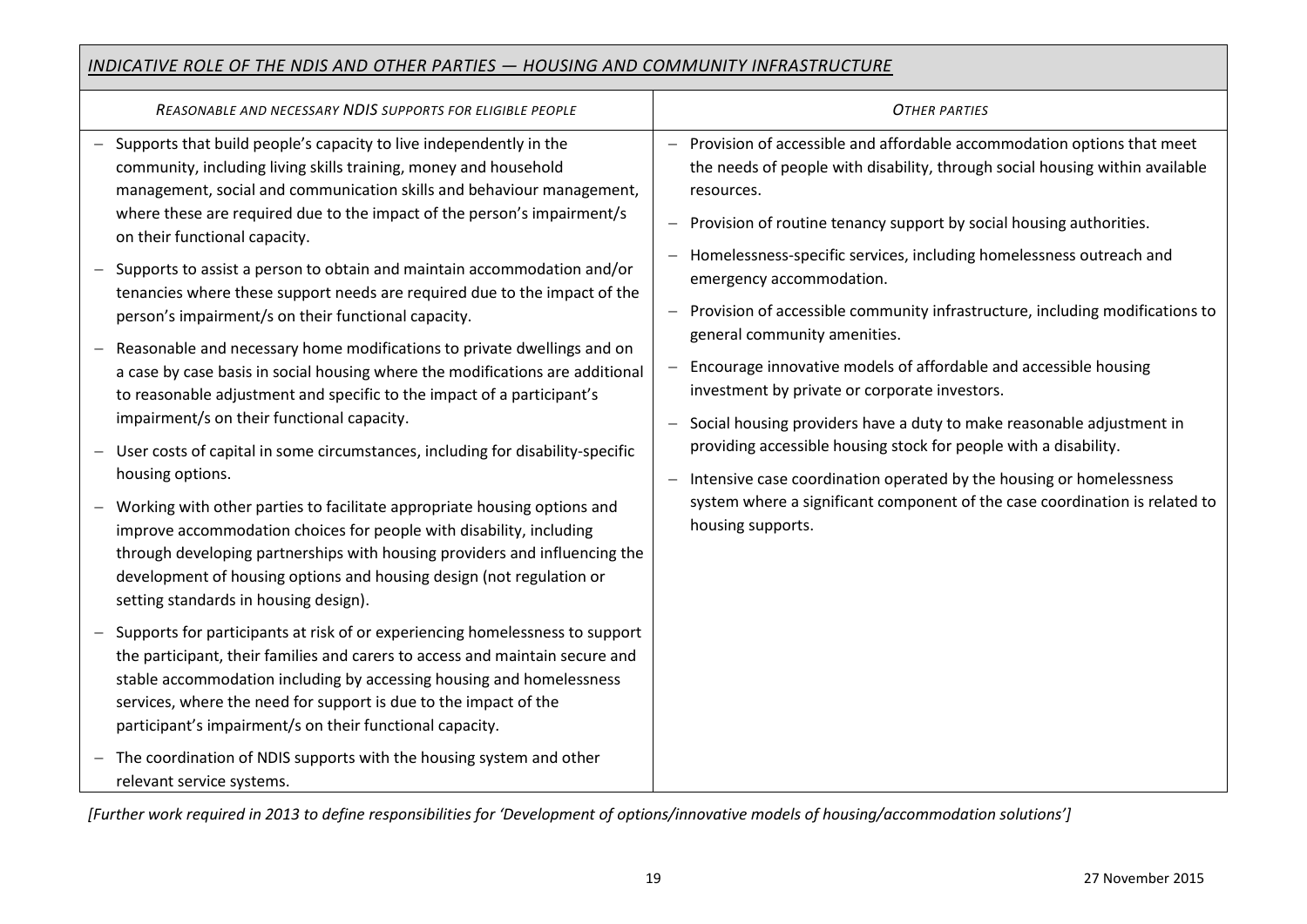#### *APPLIED PRINCIPLES — TRANSPORT*

- 1. The public transport system will be responsible for ensuring that transport options are accessible to people with disability, including through concessions to people with disability to use public transport (including parties choosing to provide concessions for the total cost of transport) and compliance with relevant non-discrimination legislation including the Disability Standards for Accessible Public Transport.
- 2. Others parties will continue to be responsible for transport infrastructure, including road and footpath infrastructure, where this is part of a universal service obligation or reasonable adjustment, including managing disability parking and related initiatives.
- 3. The NDIS will be responsible for funding supports for individuals that enable independent travel, including through personal transport-related aids and equipment, training to use public transport and modifications to private vehicles (i.e. not modifications to public transport or taxis).
- 4. The NDIS will be responsible for reasonable and necessary costs associated with the use of taxis or other private transport options for those not able to travel independently.

*[Note: links with the 'Education Applied Principles' and 'Employment Applied Principles' regarding transport to and from work/school.]*

| INDICATIVE ROLE OF THE NDIS AND OTHER PARTIES - TRANSPORT                                                                                                                                                                                                                                                                                                                                                                                                                                                                                                                                                                                                  |                                                                                                                                                                                                                                                                       |
|------------------------------------------------------------------------------------------------------------------------------------------------------------------------------------------------------------------------------------------------------------------------------------------------------------------------------------------------------------------------------------------------------------------------------------------------------------------------------------------------------------------------------------------------------------------------------------------------------------------------------------------------------------|-----------------------------------------------------------------------------------------------------------------------------------------------------------------------------------------------------------------------------------------------------------------------|
| <b>REASONABLE AND NECESSARY NDIS SUPPORTS FOR ELIGIBLE PEOPLE</b>                                                                                                                                                                                                                                                                                                                                                                                                                                                                                                                                                                                          | <b>OTHER PARTIES</b>                                                                                                                                                                                                                                                  |
| Training and support to use public transport where public transport is a<br>viable option for the participant and the person's mobility device(s) can<br>be used.<br>Modifications to private vehicles and driver assessment and training.<br>Costs associated with innovative transport options for people who<br>cannot travel independently or use public transport due to the impact of<br>their impairment/s on their functional capacity.<br>Costs associated with the use of taxis/private transport for people who<br>cannot travel independently or use public transport due to the impact of<br>their impairment/s on their functional capacity. | Accessible public transport.<br>$\qquad \qquad -$<br>Concessions to facilitate use of public transport, including where a full<br>$\overline{\phantom{m}}$<br>concession is offered.<br>Community transport services.<br>Modifications to public transport and taxis. |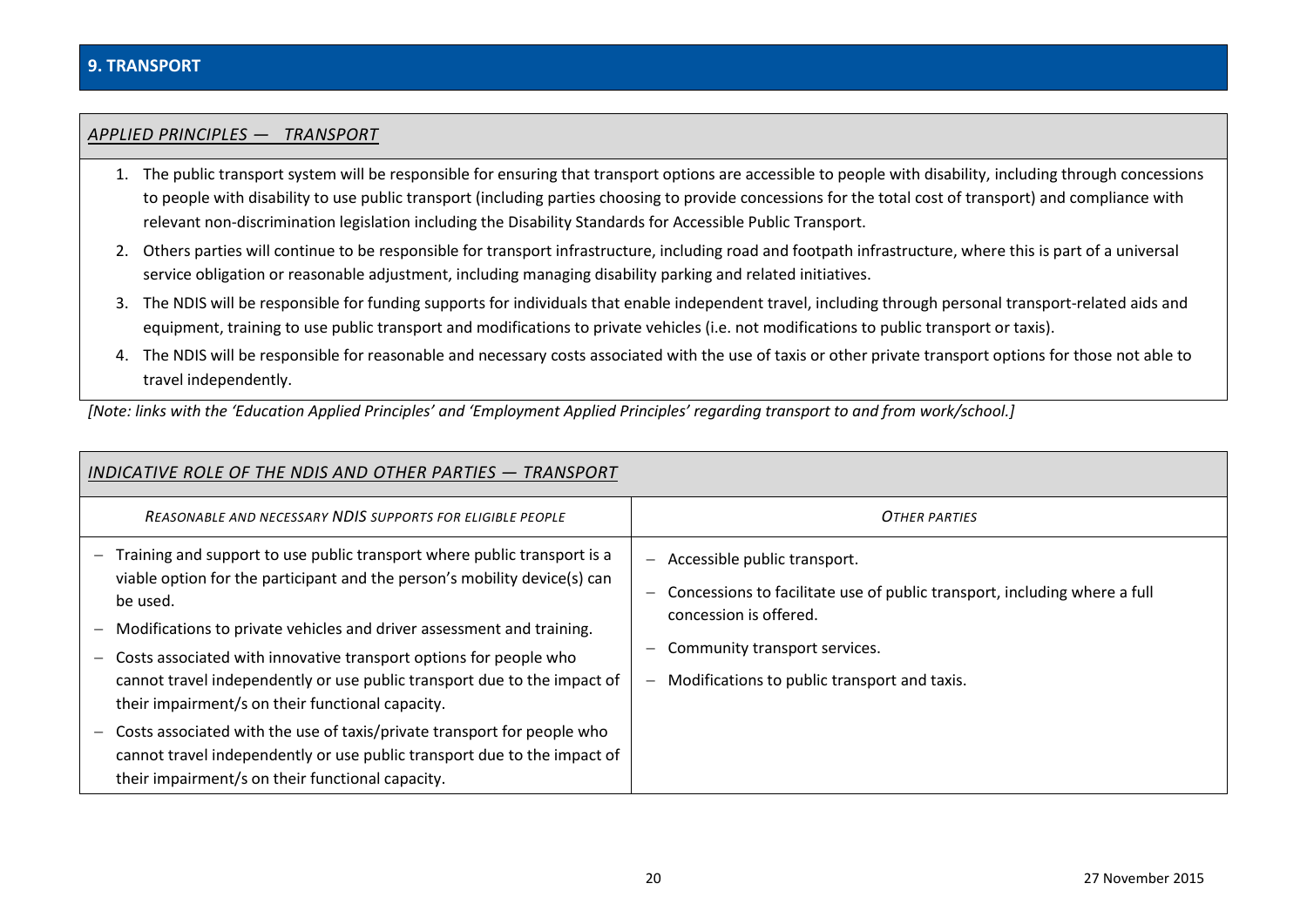# *APPLIED PRINCIPLES — JUSTICE*

- 1. The criminal justice system (and relevant elements of the civil justice system) will continue to be responsible for meeting the needs of people with disability in line with the National Disability Strategy and existing legal obligations, including making reasonable adjustments in accordance with the *Disability Discrimination Act 1992* (CTH), through:
	- a. ensuring its systems, supports and buildings are accessible for people with disability including appropriate communication and engagement mechanisms, adjustments to the physical environment, accessible legal assistance services and appropriate fee waivers;
	- b. general programs for the wider population, including programs to prevent offending and minimise risks of offending and reoffending and the diversion of young people and adults from the criminal justice system; and
	- c. the management of community corrections, including corrections-related supervision for offenders on community based orders.
- 2. Other parties and systems will be responsible for supports for people subject to a custodial sentence or other custodial order imposed by a court or remanded in custody. This includes where a court has ordered a person reside in a prison, or other facility accommodating people on custodial orders such as youth detention and training facilities, secure mental health facilities or secure facilities for people with disability. These parties are responsible for meeting the day-to-day care and support needs of people with disability in these custodial settings, including supervision, personal care and general supports which are also required by the general custodial population, and also general supports to enable skill development and living skills and promote the effective transition of people with disability out of custodial settings, in line with supports offered to other people in custodial settings.
- 3. The health system, mental health system and other parties will be responsible for operating secure mental health facilities which are primarily treatment focused.
- 4. The NDIS will continue to fund reasonable and necessary supports required due to the impact of the person's impairment/s on their functional capacity in a person's support package where the person is not serving a custodial sentence or other custodial order imposed by a court or remanded in custody. As such the NDIS would fund supports where the person is on bail or a community based order which places controls on the person to manage risks to the individual or the community (except in the case of secure mental health facilities).
- 5. The NDIS will fund specialised supports to assist people with disability to live independently in the community, including supports delivered in custodial settings (including remand) aimed at improving transitions from custodial settings to the community, where these supports are required due to the impact of the person's impairment/s on their functional capacity and are additional to reasonable adjustment.
- 6. Where a person is remanded in custody NDIS funding for reasonable and necessary supports in the participant's plan will continue to be available to the person when they are released.
- 7. The NDIS and the justice system will work closely together at the local level to plan and coordinate streamlined services for individuals requiring both justice and disability services recognising that both inputs may be required at the same time or through a smooth transition from one to the other.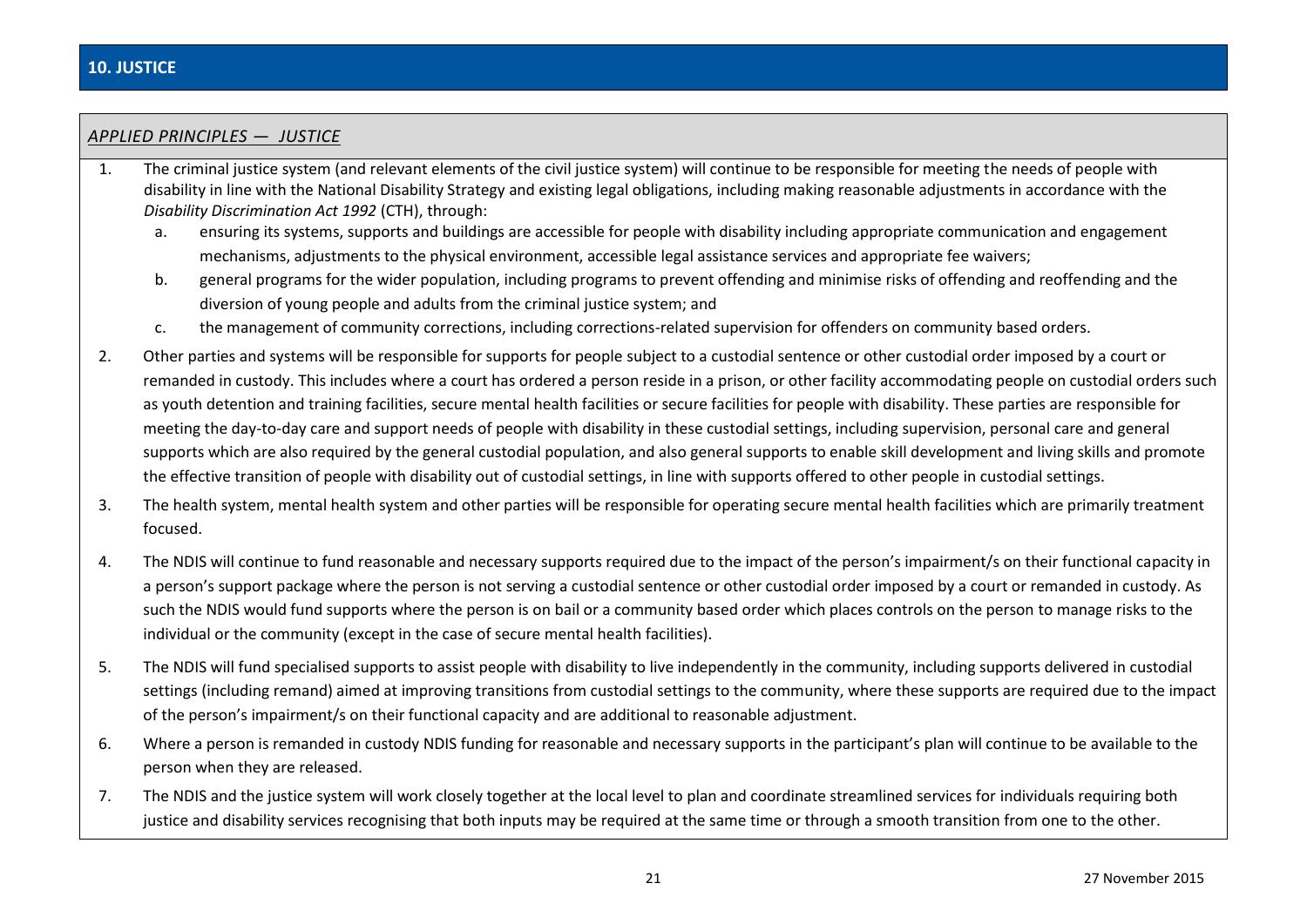*[Note: Governments acknowledge that the NDIS interface with justice is complex. Consistent with the approach to all interface areas, the lessons learned from NDIS trial will assist governments in refining the supports most appropriately provided by the NDIS and those most appropriately provided by other service systems.]*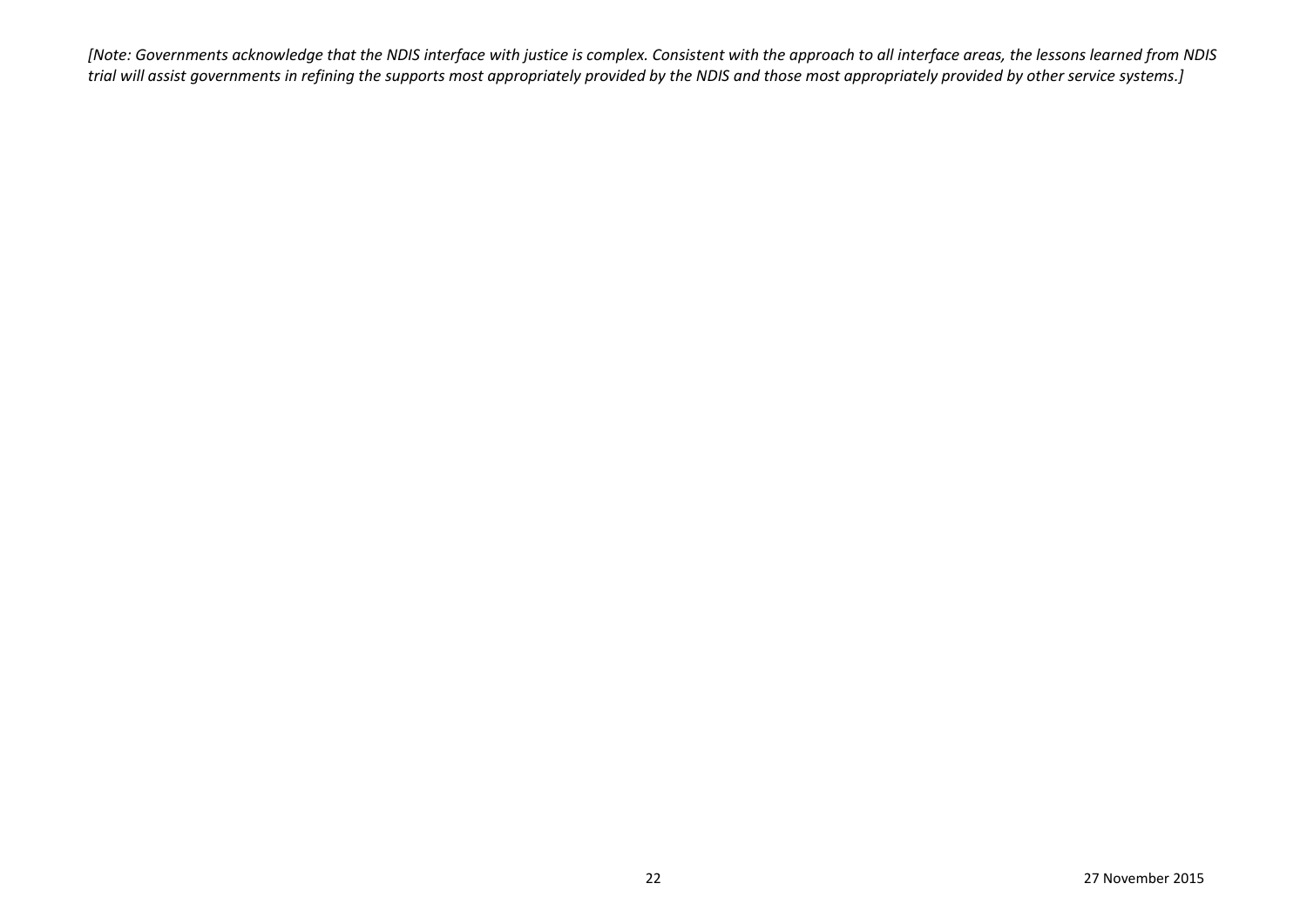| <u>ROLE OF THE NDIS AND OTHER PARTIES - JUSTICE</u>                                                                                                                                                                                                                                                                                                                                                      |                                                                                                                                                                                                                                             |  |
|----------------------------------------------------------------------------------------------------------------------------------------------------------------------------------------------------------------------------------------------------------------------------------------------------------------------------------------------------------------------------------------------------------|---------------------------------------------------------------------------------------------------------------------------------------------------------------------------------------------------------------------------------------------|--|
| NDIS REASONABLE AND NECESSARY SUPPORTS FOR ELIGIBLE PEOPLE                                                                                                                                                                                                                                                                                                                                               | <b>OTHER PARTIES</b>                                                                                                                                                                                                                        |  |
| SUPPORTS FOR PEOPLE IN CONTACT WITH THE CRIMINAL JUSTICE SYSTEM CURRENTLY LIVING IN THE COMMUNITY (INCLUDING PEOPLE ON BAIL, PAROLE<br>AND NON-CUSTODIAL ORDERS)                                                                                                                                                                                                                                         |                                                                                                                                                                                                                                             |  |
| Coordination of NDIS supports in collaboration with the supports offered<br>by the justice system, including for victims, witnesses and alleged<br>offenders with disability.                                                                                                                                                                                                                            | - Pre-sentence psychological and psychiatric reports regarding cognitive<br>ability, psychiatric conditions or other matters required to assess a person's<br>ability to plead in court or considerations prior to sentencing or diversion. |  |
| Supports to address behaviours of concern (offence related causes) and<br>reduce the risk of offending and reoffending such as social, communication<br>and self-regulation skills, where these are additional to the needs of the<br>general population and are required due to the impact of the person's<br>impairment/s on their functional capacity and are additional to reasonable<br>adjustment. | - Support for people with disability including victims and witnesses of crime to<br>access and navigate the justice system including guardianship, advocacy,<br>community visitors and legal support.                                       |  |
|                                                                                                                                                                                                                                                                                                                                                                                                          | Reasonable adjustment to mainstream services provided to individuals,<br>organisations and systems that have contact with the justice system that<br>provide services to people with disabilities.                                          |  |
| The NDIS will continue to fund the reasonable and necessary supports<br>including the funded supports outlined in the participant's plan, including                                                                                                                                                                                                                                                      | - Court-based support programs and specialist lists, including bail support.                                                                                                                                                                |  |
| assistance with planning, decision making, scheduling, communication,<br>self-regulation and community living.                                                                                                                                                                                                                                                                                           | Management of offenders to ensure compliance with supervised orders or<br>conditions.                                                                                                                                                       |  |
|                                                                                                                                                                                                                                                                                                                                                                                                          | Early identification and intervention programs and post-custody services to<br>prevent (re) offending, including in accessible formats for people with<br>disability.                                                                       |  |
|                                                                                                                                                                                                                                                                                                                                                                                                          | - Offence specific interventions which aim to reduce specific criminal<br>behaviours, reasonably adjusted to the needs of people with a disability and<br>which are not clearly a direct consequence of the person's disability.            |  |
|                                                                                                                                                                                                                                                                                                                                                                                                          | - Intensive case coordination operated by the justice or other service systems<br>where a significant component of the case coordination is related to the<br>justice system.                                                               |  |
| SUPPORTS FOR PEOPLE SUBJECT TO CUSTODIAL SENTENCES OR OTHER CUSTODIAL ORDERS (INCLUDING PEOPLE ON REMAND)                                                                                                                                                                                                                                                                                                |                                                                                                                                                                                                                                             |  |
| Coordination of NDIS supports with the supports offered by the justice<br>and other service systems.                                                                                                                                                                                                                                                                                                     | Pre-sentence psychological and psychiatric reports regarding cognitive<br>$-$<br>ability, psychiatric conditions or other matters required to assess a person's                                                                             |  |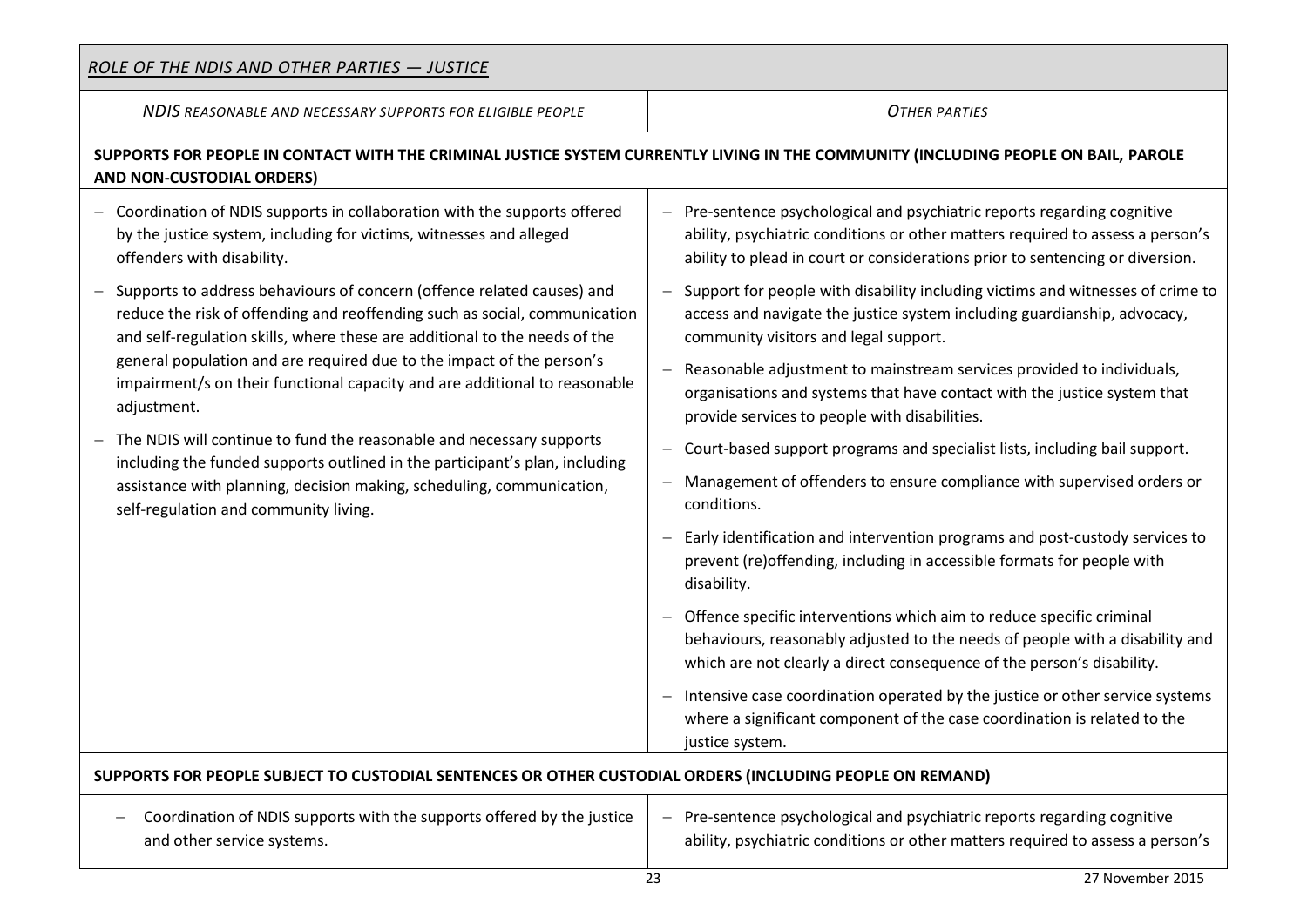| For people in a custodial setting (including remand) the only supports<br>funded by the NDIS are those required due to the impact of the<br>person's impairment/s on their functional capacity and additional to<br>reasonable adjustment, and are limited to:<br>aids and equipment;<br>$\bullet$<br>allied health and other therapy directly related to a person's<br>$\bullet$<br>disability, including for people with disability who have<br>complex challenging behaviours;<br>disability specific capacity and skills building supports which<br>$\bullet$<br>relate to a person's ability to live in the community post-<br>release;<br>supports to enable people to successfully re-enter the<br>community; and<br>training for staff in custodial settings where this relates to an<br>$\bullet$<br>individual participant's needs.<br>Where a person is remanded in custody, NDIS funding for reasonable<br>and necessary supports in the participant's plan will continue to be<br>available to the person when they are released. | ability to plead in court or considerations prior to sentencing or diversion.<br>- Offence specific interventions which aim to reduce specific criminal<br>behaviours, reasonably adjusted to the needs of people with a disability and<br>which are not clearly a direct consequence of the person's disability.<br>Early identification and primary intervention programs, post-custody<br>$\overline{\phantom{m}}$<br>services to prevent (re)offending, including in accessible formats for people |
|------------------------------------------------------------------------------------------------------------------------------------------------------------------------------------------------------------------------------------------------------------------------------------------------------------------------------------------------------------------------------------------------------------------------------------------------------------------------------------------------------------------------------------------------------------------------------------------------------------------------------------------------------------------------------------------------------------------------------------------------------------------------------------------------------------------------------------------------------------------------------------------------------------------------------------------------------------------------------------------------------------------------------------------------|--------------------------------------------------------------------------------------------------------------------------------------------------------------------------------------------------------------------------------------------------------------------------------------------------------------------------------------------------------------------------------------------------------------------------------------------------------------------------------------------------------|
|                                                                                                                                                                                                                                                                                                                                                                                                                                                                                                                                                                                                                                                                                                                                                                                                                                                                                                                                                                                                                                                | with disability.<br>- Meeting the day-to-day support needs of people while in custodial settings<br>(as well as forensic services in custodial settings) including personal care,<br>fixed aids and equipment (e.g. hoists and specialised beds) and supports<br>required by reasonable adjustment.                                                                                                                                                                                                    |
|                                                                                                                                                                                                                                                                                                                                                                                                                                                                                                                                                                                                                                                                                                                                                                                                                                                                                                                                                                                                                                                | - Secure accommodation facilities (including the accommodation, general<br>operations and supports available to all people in the facility) where a<br>person is residing in this facility due to a custodial order, including<br>supervision, personal care and fixed aids and equipment.                                                                                                                                                                                                             |
|                                                                                                                                                                                                                                                                                                                                                                                                                                                                                                                                                                                                                                                                                                                                                                                                                                                                                                                                                                                                                                                | - Support for people to access and navigate the justice system including<br>guardianship, advocacy, community visitors and legal support.<br>- Intensive case coordination operated by the justice or community services<br>systems where a significant component of case coordination is with justice<br>or enforcement agencies.                                                                                                                                                                     |
|                                                                                                                                                                                                                                                                                                                                                                                                                                                                                                                                                                                                                                                                                                                                                                                                                                                                                                                                                                                                                                                | - Advising, consulting and assisting prison systems to improve supports for<br>eligible prisoners including the development and implementation of<br>behaviour management, risk and case management plans.                                                                                                                                                                                                                                                                                             |
|                                                                                                                                                                                                                                                                                                                                                                                                                                                                                                                                                                                                                                                                                                                                                                                                                                                                                                                                                                                                                                                | Implementing practical disability training available to Corrections Officers<br>and other criminal justice staff and additional specific disability training to<br>staff having high contact with people with disability within the prison.                                                                                                                                                                                                                                                            |
|                                                                                                                                                                                                                                                                                                                                                                                                                                                                                                                                                                                                                                                                                                                                                                                                                                                                                                                                                                                                                                                | - Assisting prison staff to understand individual client's needs and human<br>rights, especially in relation to triggers for challenging behaviours,<br>de-escalation strategies, issues associated with vulnerability and interaction<br>with other prisoners, as specified in any behavioural plan the person may<br>have.                                                                                                                                                                           |
|                                                                                                                                                                                                                                                                                                                                                                                                                                                                                                                                                                                                                                                                                                                                                                                                                                                                                                                                                                                                                                                | - Cultural, linguistic and religious support for people in custody (including<br>Aboriginal Liaison Officers, Cultural Liaison Officers, Chaplaincy).                                                                                                                                                                                                                                                                                                                                                  |
|                                                                                                                                                                                                                                                                                                                                                                                                                                                                                                                                                                                                                                                                                                                                                                                                                                                                                                                                                                                                                                                | - Training and skills to increase people's capacity to live in the community<br>post-release, in line with the supports offered by these systems to other                                                                                                                                                                                                                                                                                                                                              |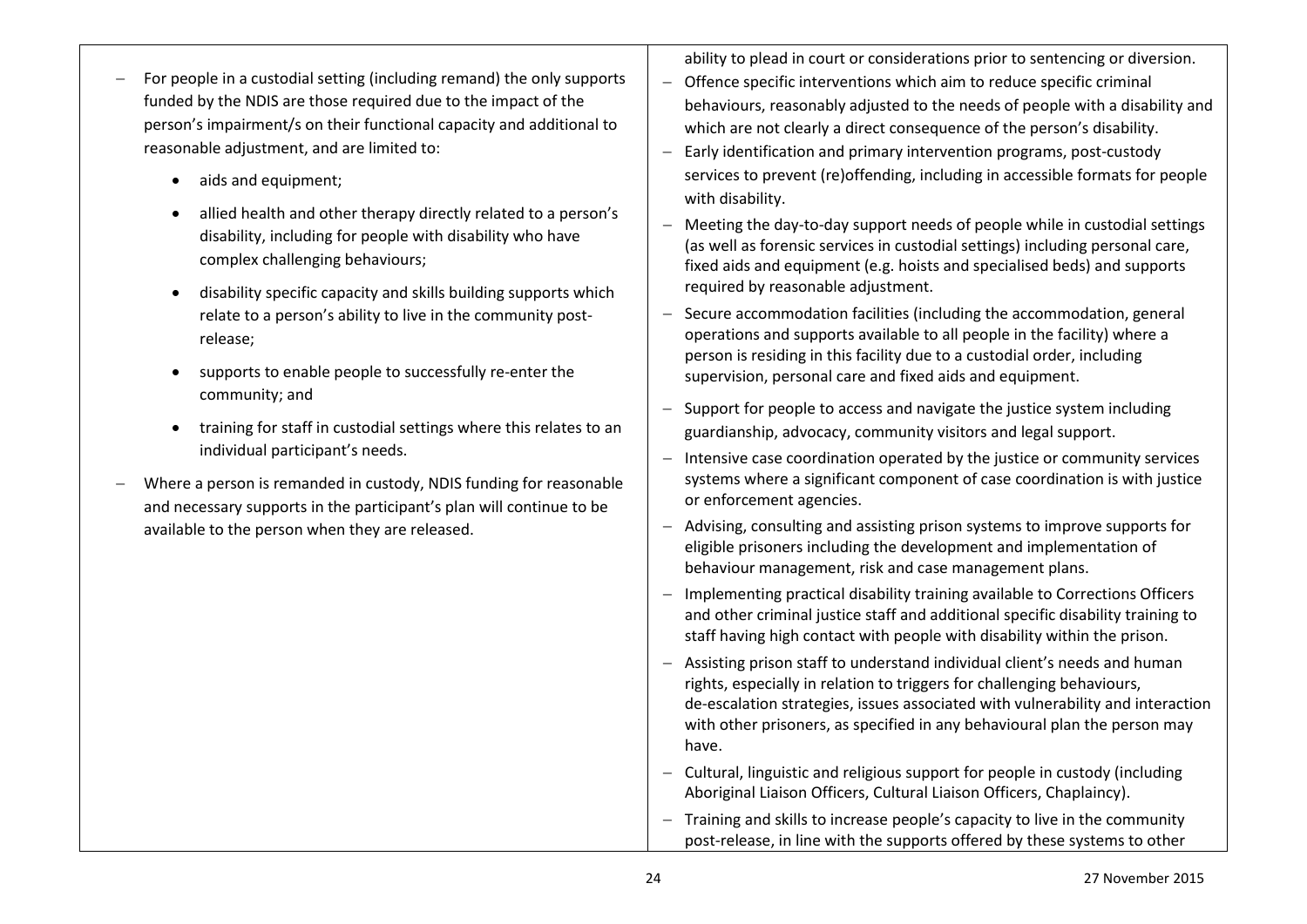# S**UPPORTS FOR PARTICIPANTS RESIDING AT YOUTH TRAINING CENTRES (ALSO KNOWN AS YOUTH JUSTICE CENTRES OR YOUTH DETENTION CENTRES)**

| - Coordination of NDIS supports with the supports offered by the justice, |
|---------------------------------------------------------------------------|
| disability, education, health, community services and other systems.      |

- $-$  For young people in youth training centres (or youth justice centres) the only supports funded by the NDIS are those which are required due to the impact of the person's impairment/s on their functional capacity and additional to reasonable adjustment, and are limited to:
	- aids and equipment;
	- allied health and other therapy directly related to a child or young person's disability, including for children and young people with disability who have complex challenging behaviours;
	- disability specific capacity and skills building supports which relate to a person's ability to live in the community post-release;
	- supports to enable people to successfully re-enter the community; and
	- training for staff in custodial settings where this relates to an individual participant's needs.
- $-I$  Intensive case coordination operated by the justice or community services systems where a significant component of case coordination is with justice or enforcement agencies.
- $-$  Support for people to access and navigate the justice system including guardianship, advocacy, community visitors and legal support.
- Meeting the day-to-day support needs of young people while in residential centres including supervision, personal care, fixed aids and equipment (e.g. hoists and specialised beds) and supports required by reasonable adjustment.
- Implementing practical disability training available to Corrections Officers and other criminal justice staff and additional specific disability training to staff having high contact with people with disability within the prison.
- Offence specific interventions which aim to reduce specific criminal behaviours, reasonably adjusted to the needs of young people with a disability (for example, therapeutic services to address problematic sexual or violent behaviour or difficulties with self-regulation).
- Early identification and intervention programs and post-custody services to prevent (re)offending, including in accessible formats for young people with disability.
- Secure accommodation facilities (including the accommodation, general operations and supports available to all young people in the facility) where the purpose of this accommodation is to safeguard the community or prevent (re)offending.
- Mental health services (as described in the Mental Health interface).
- Drug and alcohol services (as described in the Health interface).
- Education services (as described in the Education interface).